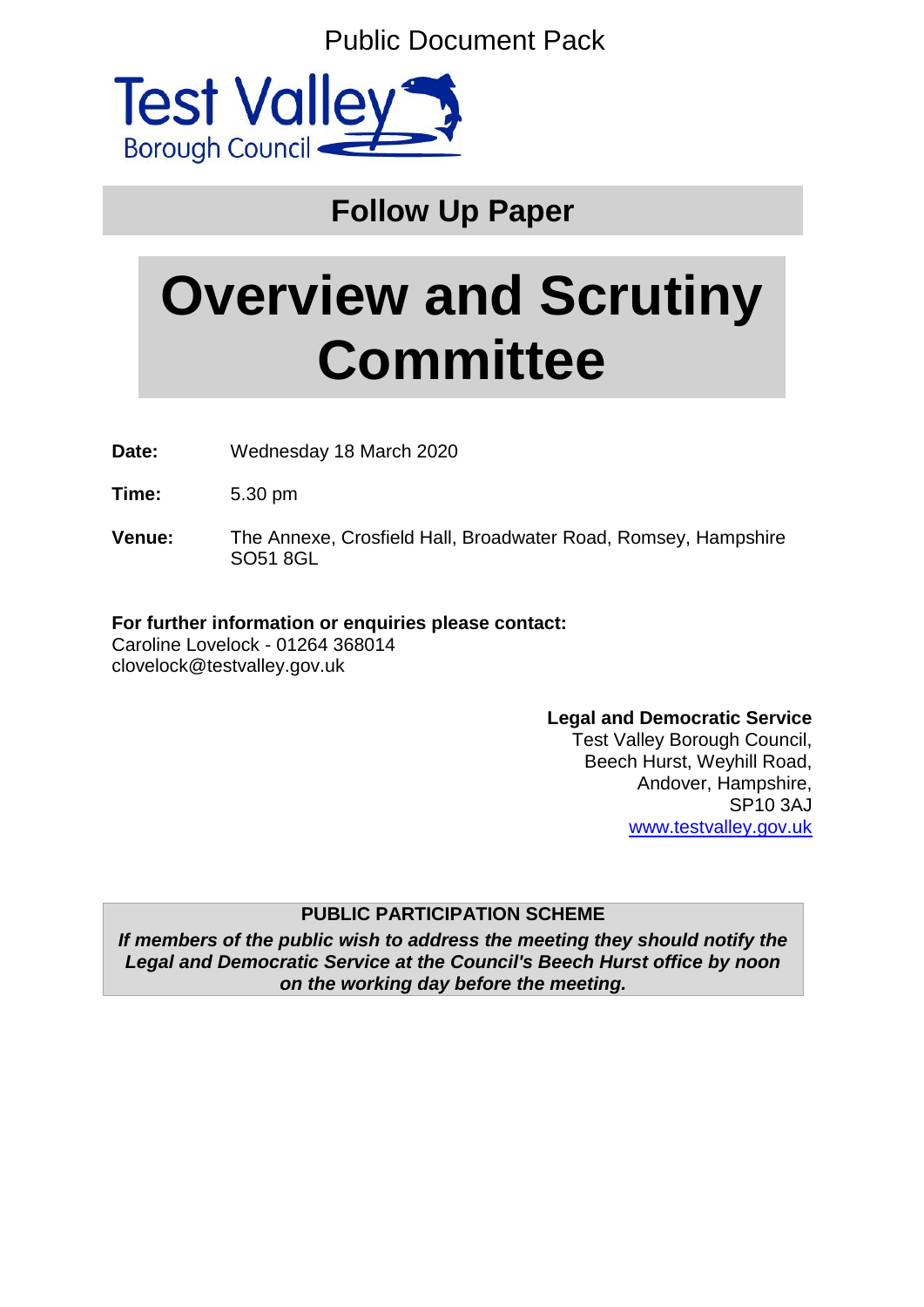# **Overview and Scrutiny Committee**

Wednesday 18 March 2020

# **AGENDA**

#### **The order of these items may change as a result of members of the public wishing to speak**

# 10 **Climate Emergency Draft Action Plan 3 - 23**

Following the resolution of the Council in September 2019, OSCOM was tasked with establishing a cross party working group that would develop a climate emergency action plan. This paper presents the outputs of this work (30 minutes)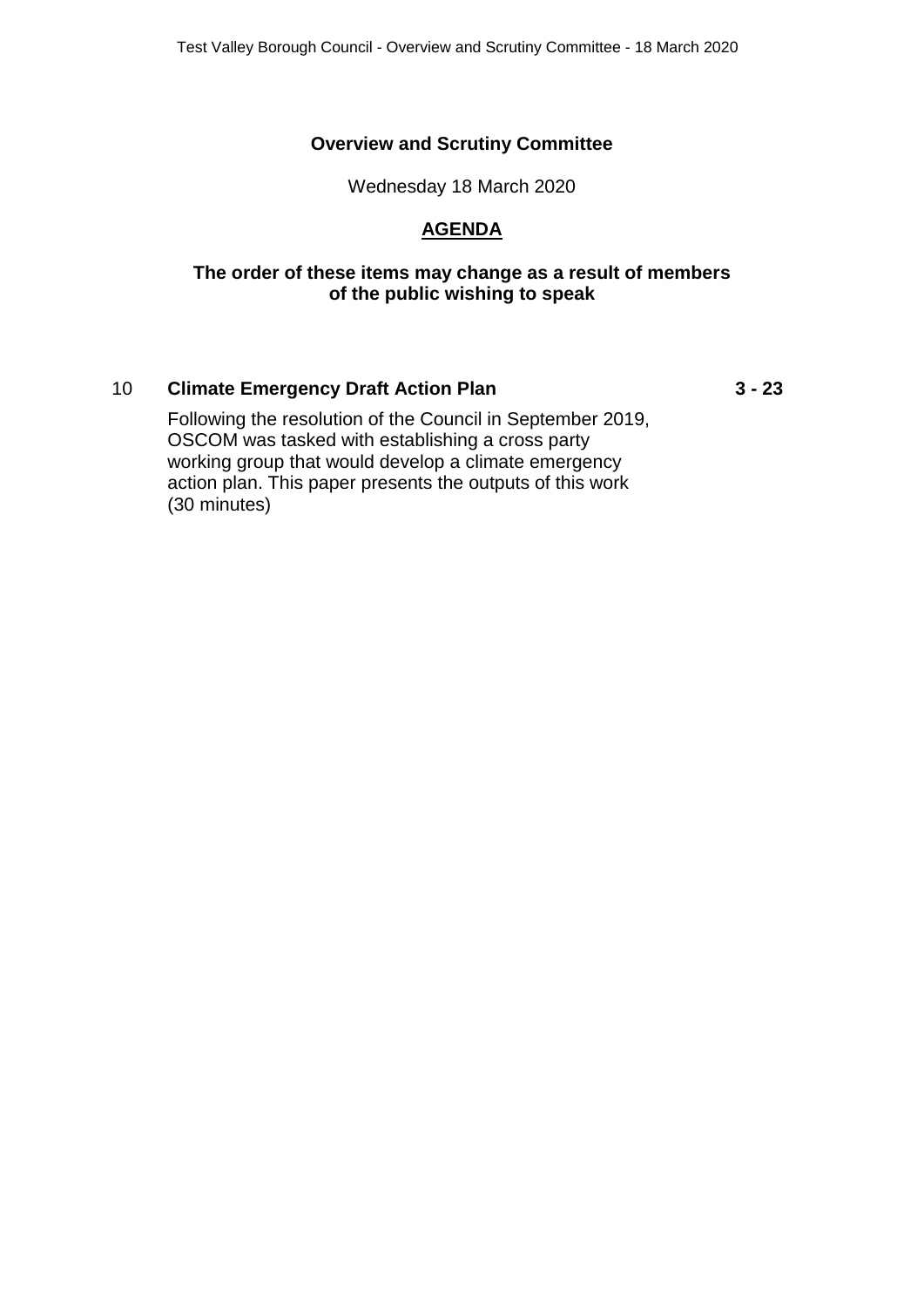# **ITEM 10 Draft Climate Emergency Action Plan**

Report of the Head of Planning Policy and Economic Development (Portfolio: Environmental)

# **Recommended:**

**That OSCOM endorse the draft Climate Emergency Action Plan annexed to this report.**

# **Recommended to Council**

#### SUMMARY:

For OSCOM to consider the draft Climate Emergency Action Plan.

#### **1 Introduction**

1.1 This report introduces the draft Climate Emergency action plan. This is the culmination of the work undertaken by the cross party member and officer groups since September 2019.

#### **2 Background**

 $\overline{a}$ 

- 2.1 In October 2018, the Intergovernmental Panel on Climate Change  $(IPCC)^1$ issued a special report in relation to global warming. This highlighted the latest understanding on global warming and a need for urgent action. Following this, a number of UK local authorities started declaring climate emergencies, reflecting the need for action at all scales. Further attention to this matter has arisen linked to the Extinction Rebellion movement<sup>2</sup> since early 2019.
- 2.2 In response to the increased focus on the climate, the Council declared a climate emergency on 4 September 2019. The Council agreed:-

*i. That the Council declare a 'Climate Emergency' and commit to investigating clear and effective options to become a carbon-neutral organisation.*

*ii. That the Council invite the Overview & Scrutiny Committee to establish a cross party working group comprising Council Officers and Members (including the Environmental Portfolio Holder), with a remit to draw together the existing work of the Council in reducing the impacts of climate change and develop an action plan that identifies the steps the Council can take to achieve carbon neutrality as quickly as possible.*

UN body for assessing science in relation to climate change.

 $2$  Seeking a commitment to halt biodiversity loss and reduce greenhouse gas emissions to net zero by 2025.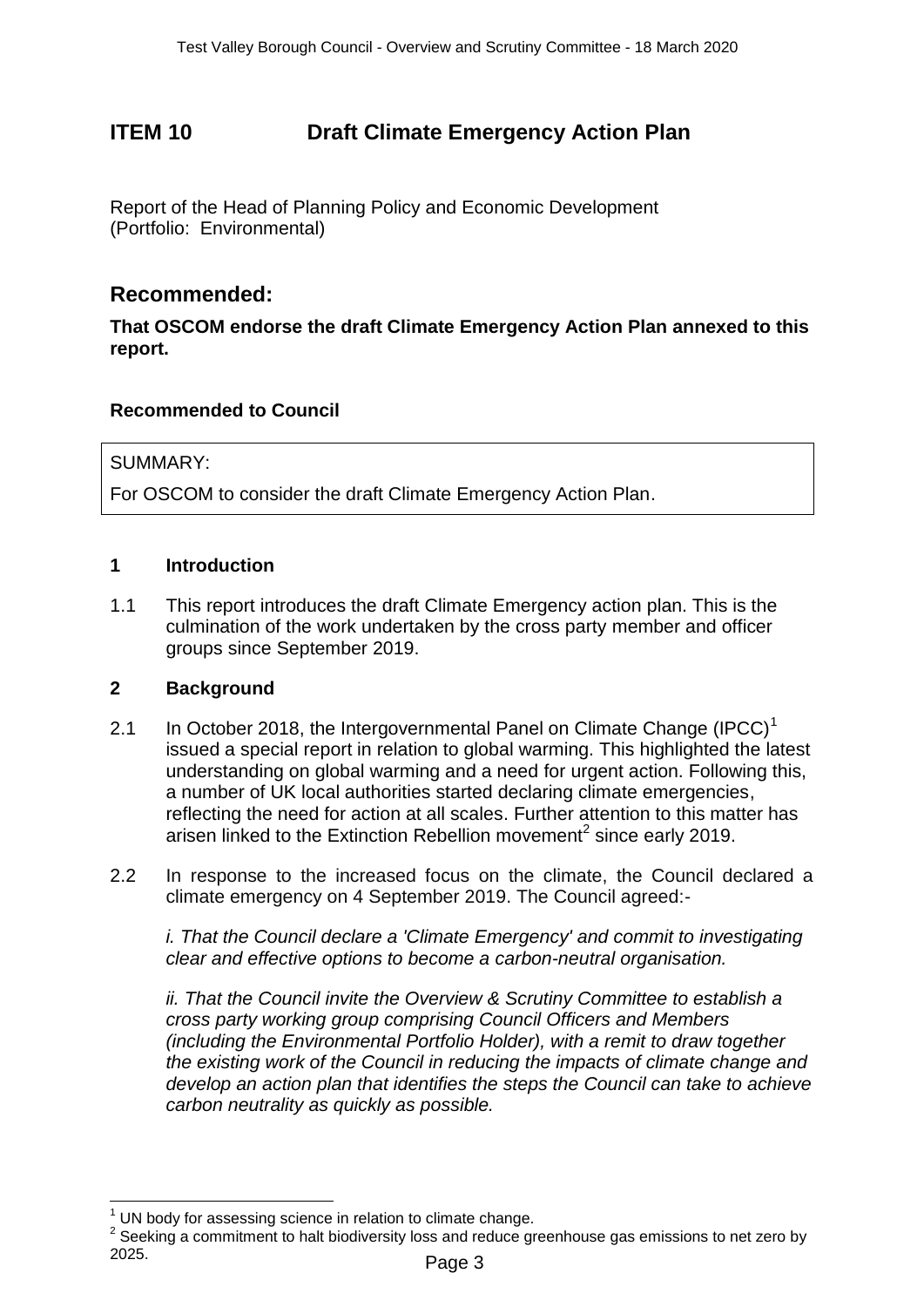*iii. That the working group be requested to provide their draft recommendations within six months.*

*iv. That the Council work with our communities and partners to identify opportunities for making the Borough carbon neutral.*

- 2.3 In order to deliver the Council resolution, OSCOM was tasked with establishing a cross party working group that would develop the draft action plan. At the OSCOM meeting of  $16<sup>th</sup>$  October the draft scoping document was presented and agreed. This proposed seven cross party member/officer work streams should be established. These were:-
	- Digital and smart working
	- Premises and Asset Management
	- Transport, Fleet and Plant
	- Reducing, reusing, recycling
	- Enhancing the natural environment
	- Working with communities and businesses
	- Infrastructure & built environment
- 2.4 All members, not just those on OSCOM, had the opportunity to be part of the work streams. They, along with officers, provided their own experiences and knowledge and explored existing practices and future possibilities. The officer involvement was multi-disciplinary and helped to identify processes and projects already implemented by the Council to reduce emissions. This confirmed that the Council was not 'starting from scratch' but had begun the journey.

# **3 Corporate Objectives and Priorities**

3.1 The thread of tackling climate change runs implicitly through many of the priorities of the Council's Corporate Plan 2019-2023 'Growing Our Potential'. At its centre is our commitment to place-based working and enabling our communities to tackle the issues that are most important to them. This sets the context for working with our communities and partners to learn and share their ideas for tackling climate change.

#### **4 Consultations/Communications**

- 4.1 A specific element of the Council motion highlighted engaging with others to share experiences and learning. As part of drafting the action plan the 'working with communities and businesses' work stream have spoken and shared ideas with parish councils and other organisations. These conversations will continue both through the climate emergency and other forums, such as Romsey Future and Andover Vision. We have also taken account of comments submitted to the Council.
- 4.2 Through the process it was interesting to note that members were often unaware of the work that the Council had already undertaken in tackling climate change. In the context of greater awareness of climate change the progress, monitoring and delivery of any future action will need to have the advice of the Council's communications team.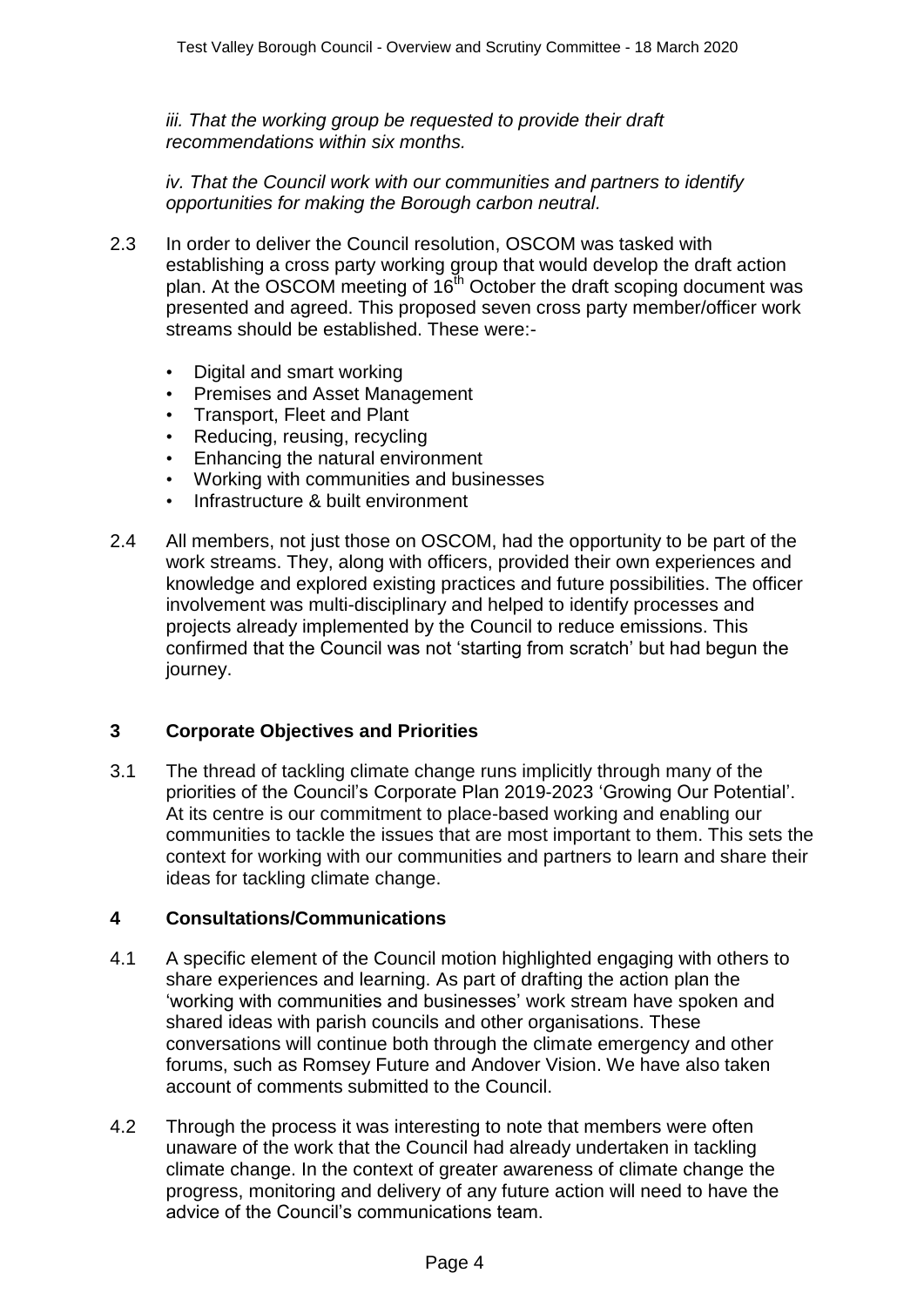# **5 Draft Climate Emergency Action Plan**

- 5.1 In the relatively short window, OSCOM has been able to propose a draft action plan which will move the Council towards being a carbon neutral organisation. The actions plan sets out seven themes. These differ slightly from the work streams in order to reduce overlap and to use terms which are more relevant for a wider audience. Each work stream has identified a series of actions for both implementation and further investigation. The actions listed goes beyond 'business as usual'. Certain actions are already in train but some will often rely on behavioural change within the organisation as well as a shift in national policy or improvements in technology to enable the action to be achieved.
- 5.2 Through the process there was an inevitable overlap of the suggested actions and which theme they would best fit within. Officers have looked to remove any duplication. The actions have been put into short, medium and long term tranches. What is meant by the time frames will differ depending on the theme and action. In some circumstances the actions do not fall within a particular timeframe but have commenced and will continue throughout the life of action plan.
- 5.3 A separate theme of 'corporate action' has been included. This picks up those actions which are applicable to multiple work streams and also cut across the organisation. This includes the role the Council has in raising particular issues with Government.
- 5.4 An OSCOM round table session was held on 18 March. At that session members were keen to have priorities identified and officers have made a first attempt (those in bold within the action plan). This is not to indicate the importance of actions but reflects where current resources are to be focussed.
- 5.5 In drafting these actions, the work streams have understood the challenge that the Council faces. Opinion nationally remains divided on the pace required to meet this emergency, the impact certain measures will have, and the reliance on technologies some of which are in their infancy. This has led to variations in the approaches and claims of authorities, companies and communities on the best method to reach carbon neutrality and over what timescale. There does not appear to be a common definition or approach.
- 5.6 As the actions have emerged from the work streams, it has been identified that baseline information has been gathered for some elements but not all. There are on-line tools which could help to fill the evidence gap but these tend to provide data at a Borough level are not sufficient for an organisation as complex as a local authority. A greater understanding of the current picture is required. At this stage, OSCOM has identified the challenges and the way forward without a specific target being established but still demonstrating their ambition.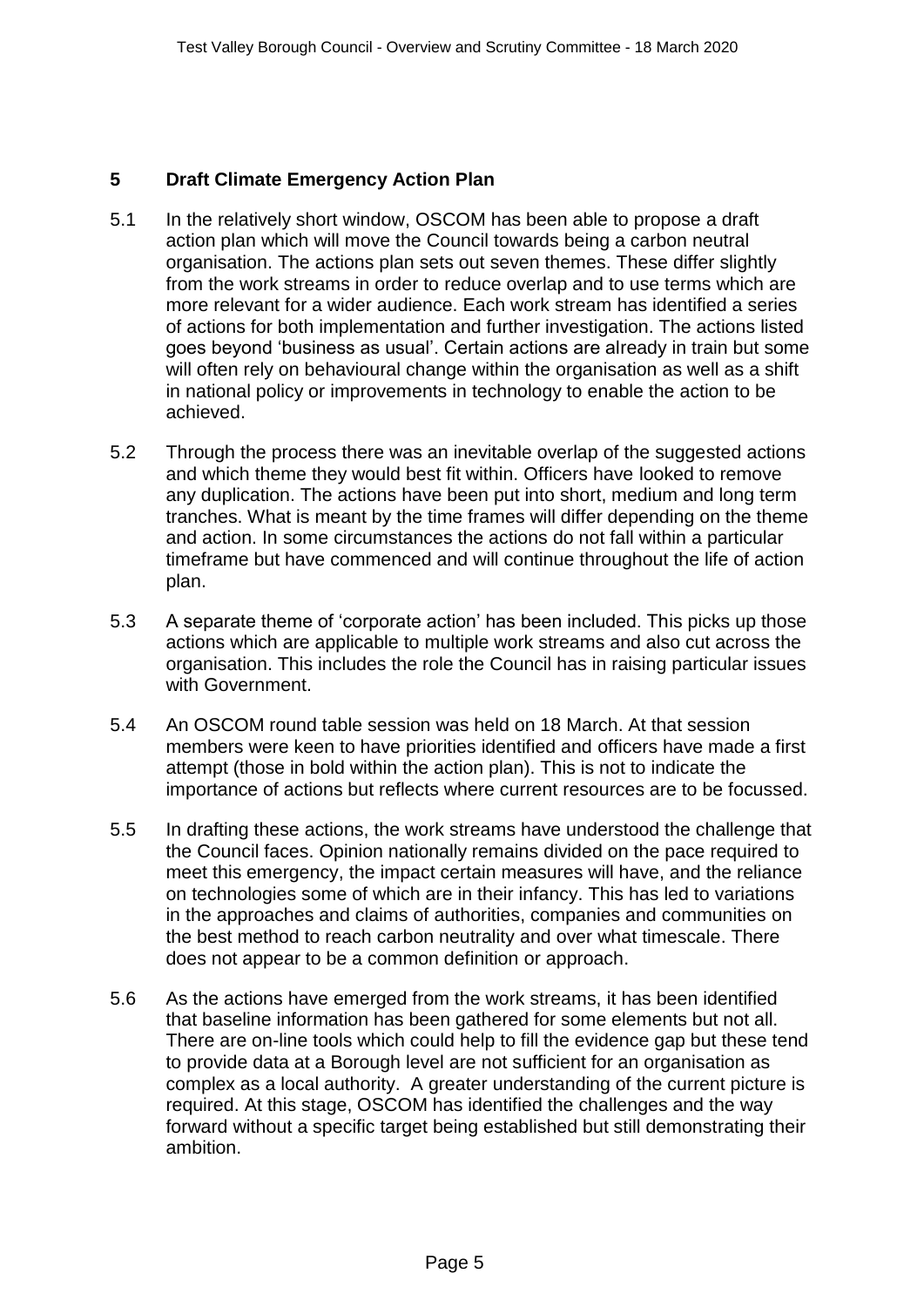- 5.7 The ability of organisations to meet targets, especially those with a short timescales, depend on a number of variables e.g. the scope of their responsibilities and function; the geography of the area they cover; and their assets. This serves to highlight the lack of common definition or approach and that direct comparison should not be undertaken. Each organisation is different. Some organisations (including the private sector) rely on 'off-setting' to achieve carbon neutrality. There is a recognition that there will be a need for off-setting (e.g. increasing tree planting) to achieve carbon neutrality, especially for a rural Council and given the services the Council provides. This is contained in the action plan.
- 5.8 To really achieve carbon neutrality there does need to be a system change at all levels of government and within all sectors of the community. This action plan begins to do that. There has been a rapid change in technology, behaviour and government policy over the last 18-24 months to the extent that the time frames and priorities will change. As such, the action plan will need to be considered a 'living' document. This evolving picture will only make achieving carbon neutrality more likely and give the Council the opportunity to establish targets with the potential to exceed those set by Government and Hampshire County Council of carbon neutrality by 2050.
- 5.9 The Council will need to monitor and report on the action plans progress. Whilst this has been an OSCOM led process, member involvement has gone beyond the OSCOM membership. However, it is proposed that OSCOM continues to be the forum for formally monitoring progress. It is proposed that a monitoring report is produced annually. There would also be opportunity for the operational delivery of the actions to be monitored as part of the Council's established performance management arrangements as well as linking to the Corporate Action Plan monitoring process.

#### **6 Resource Implications**

6.1 Where the actions require a change in work practices they may also require additional resources to implement. It is too premature to estimate the level of resources (both financial and officer time) required and can only be properly gauged once the individual action is considered in more detail.

# **7 Conclusion**

7.1 The draft action plan sets out how the Council intends to respond to the climate emergency. The actions focus on how the Council functions and its role as an employer and how it can move towards being carbon neutral.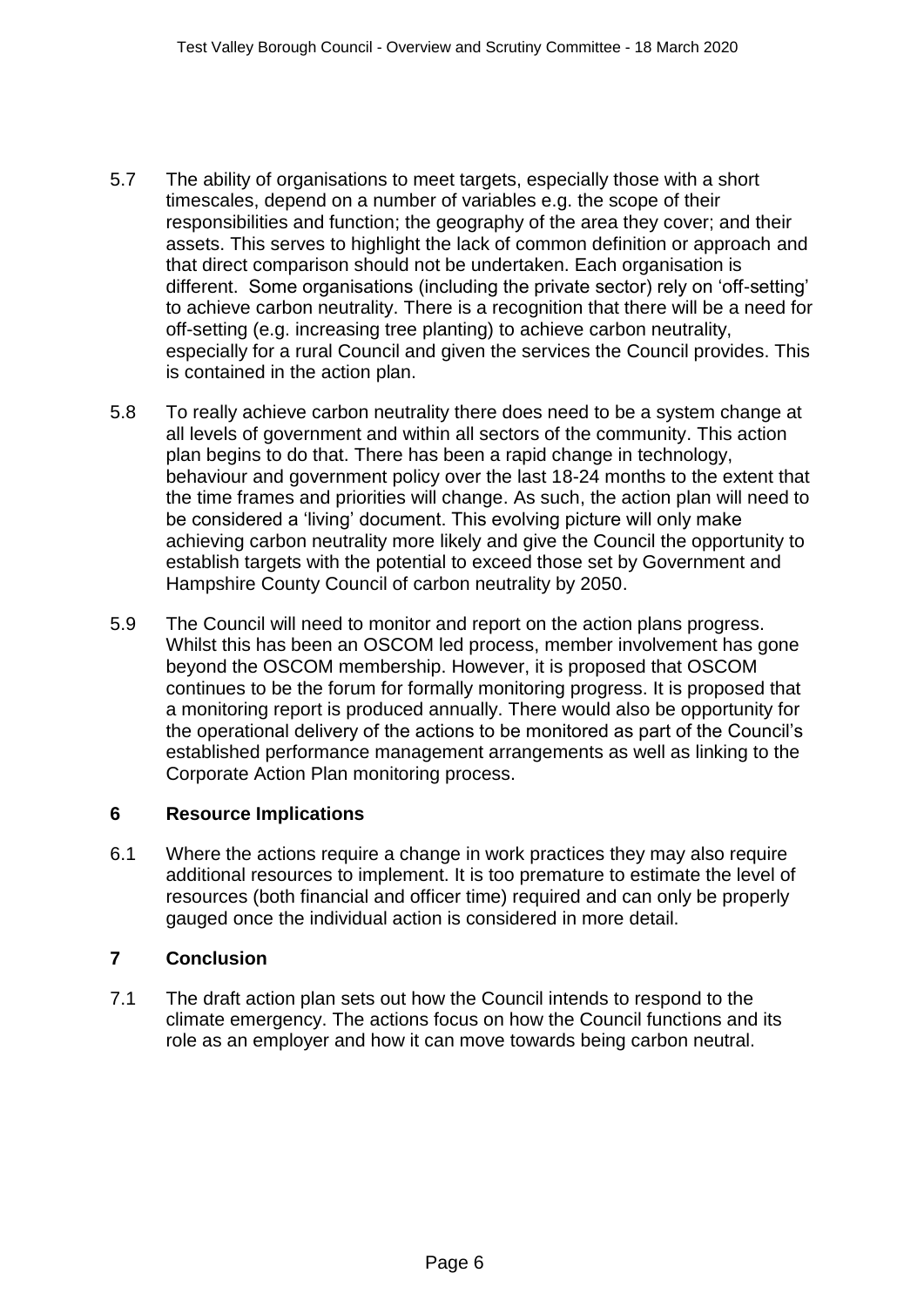| Background Papers (Local Government Act 1972 Section 100D)                                                                                                                           |                                     |       |               |  |
|--------------------------------------------------------------------------------------------------------------------------------------------------------------------------------------|-------------------------------------|-------|---------------|--|
| Confidentiality                                                                                                                                                                      |                                     |       |               |  |
| It is considered that this report does not contain exempt information within the<br>meaning of Schedule 12A of the Local Government Act 1972, as amended, and can<br>be made public. |                                     |       |               |  |
| No of Annexes:                                                                                                                                                                       |                                     |       |               |  |
| Author:                                                                                                                                                                              | <b>Graham Smith</b><br>Ext:<br>8141 |       |               |  |
| File Ref:                                                                                                                                                                            |                                     |       |               |  |
| Report to:                                                                                                                                                                           | <b>OSCOM</b>                        | Date: | 18 March 2020 |  |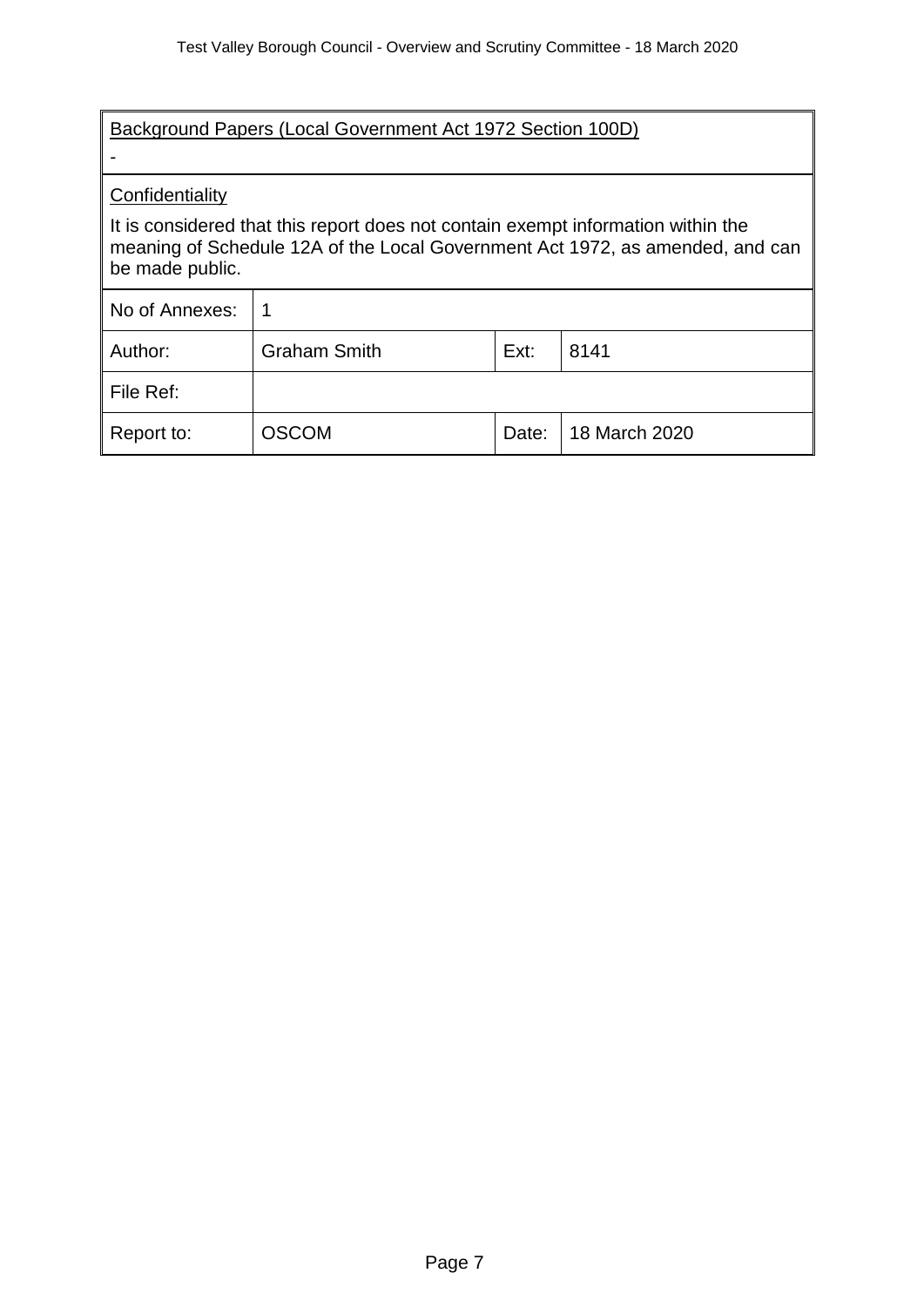# **Climate Emergency Action Plan**

**March 2020**

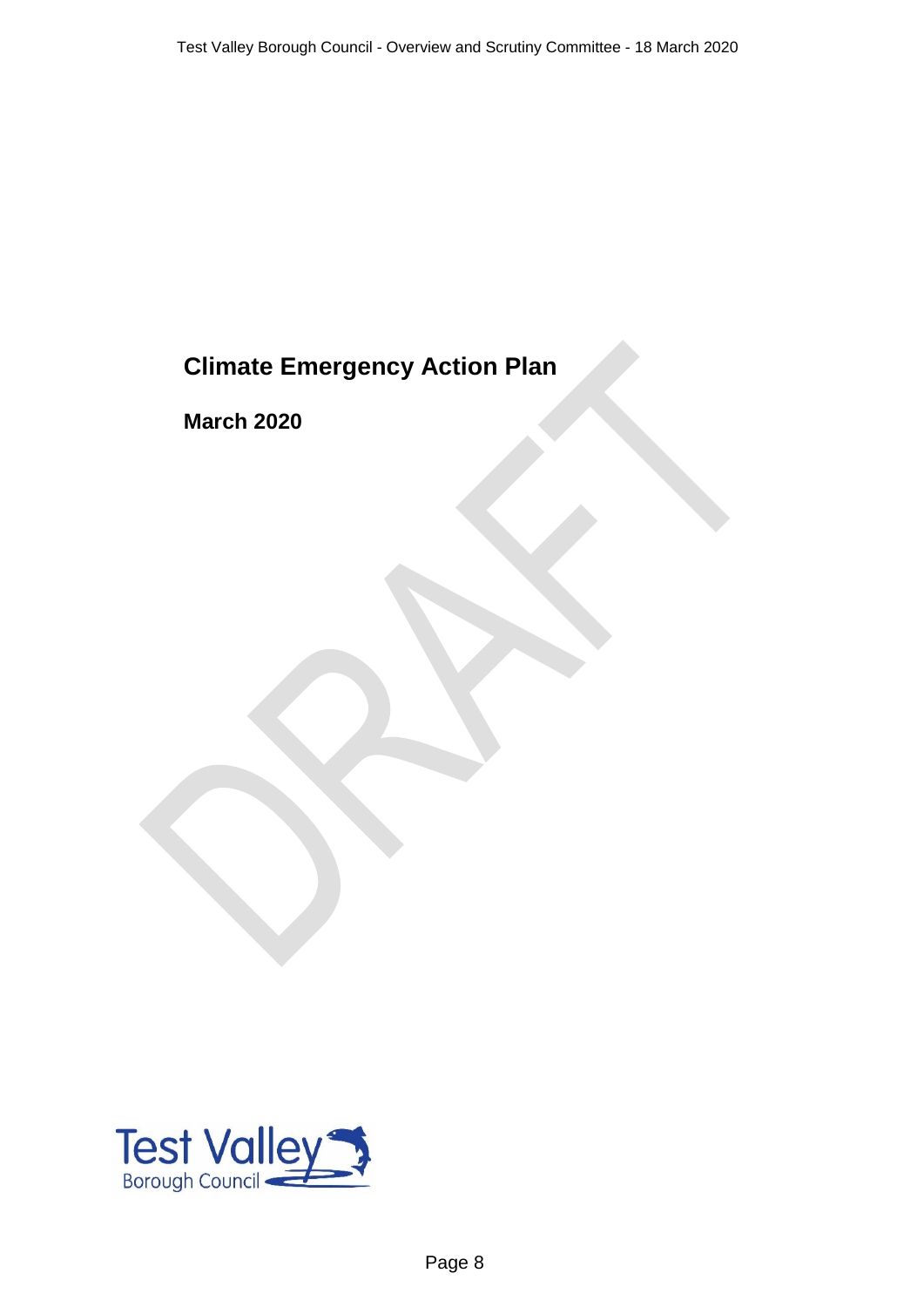#### **Introduction**

Climate change will affect all of us. Reducing the scale of the impact will be a significant challenge given the size of the task involved. It means that the current ways which we all do things will need to be reviewed and adapted as necessary.

This action plan sets out how the Council intends to respond to the climate emergency. The actions focus on how the Council functions and its role as an employer. It identifies ways in which beneficial projects can be delivered and what we can learn from existing partnerships including with our businesses and communities.

The Council has already made progress with initiatives to reduce our greenhouse gas emissions, ranging from the purchase of electric vans for its fleet, installing solar panel on the depot roof at Portway and soon to be completed Ganger Farm pavilion, and the introduction of LED lighting at its Beech Hurst offices.

On some occasions the role of the Council, and the decisions that it needs to make, will appear to conflict with the larger task of tackling climate change. However, the Council will need to weigh up all the different evidence and requirements in making those difficult decisions.

#### **Wider Context**

**.** 

Across the world, a number of organisations and authorities have been pressing for action on climate change based on significant scientific evidence of the magnitude of the crisis. In October 2018, the Intergovernmental Panel on Climate Change (IPCC)<sup>1</sup> issued a special report in relation to global warming. The report describes the enormous harm that a 2°C rise is likely to cause compared to a 1.5°C rise and a need for urgent action. The report went on to say that limiting global warming to 1.5°C between 2030 and 2052 may still be possible with ambitious action from national and local authorities, the private sector and local communities.

Opinion is divided on the pace required to meet this emergency; Extinction Rebellion state that we should aim for net zero emissions by 2025, the UK Committee on Climate Change references 2050 for carbon neutrality for the UK. The Climate Change Act 2008 set a target to reduce carbon emissions by 80% by 2050, compared to 1990 levels. In June 2019, this target was updated to a 100% reduction by 2050.

The Committee on Climate Change<sup>2</sup> (May 2019) highlighted that '*a net-zero Green House Gas target is not credible unless policy is ramped up significantly*' and that '*delivery must progress with far greater urgency*'.<sup>3</sup>

UN body for assessing science in relation to climate change.

 $2$  Independent statutory body whose purpose it is to advise the UK Government on emissions targets and progress made in reducing emissions and preparing for climate change.

and progress made in reddenty concercies are programs for a committee on Climate Change, May 2019, executive summary.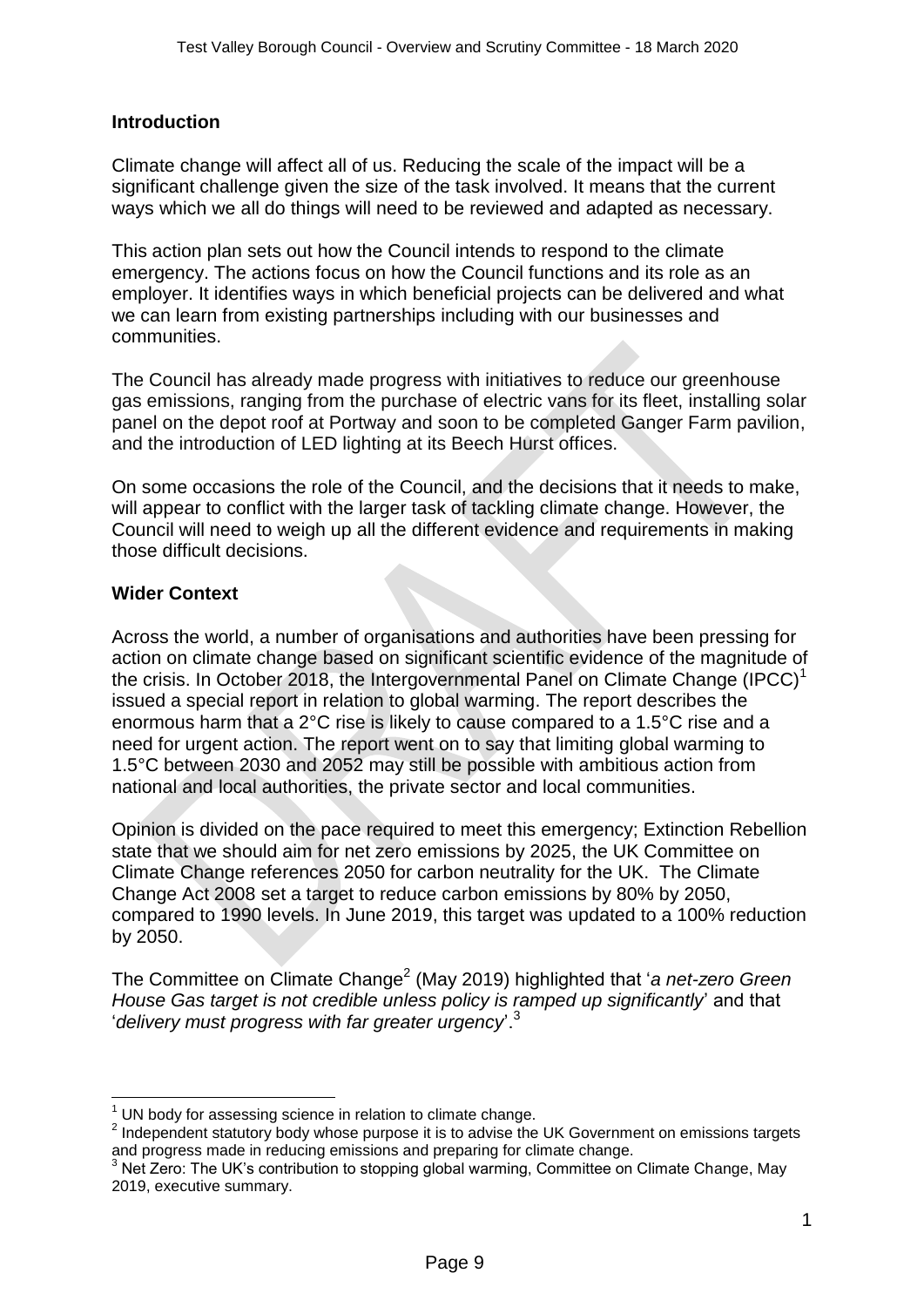Across the country, councils and organisations are setting targets for carbon neutrality. It cannot be stated strongly enough that to meet such an ambition will be incredibly challenging. The Council is prepared to move forward with reducing its carbon emissions and play its part. The scale of the challenge is daunting and one where the Council cannot provide all the solutions. Nor can it, or should it, work in isolation. To really achieve carbon neutrality there needs to be a system change at all levels of government and within all sectors of the community. Close co-operation already exists with Hampshire County Council and this is echoed in their Vision for Hampshire 2050.

# **Test Valley Context**

Test Valley has not been immune to the impacts of climate change. Those most visible and familiar to everyone are the increased flooding, wind, rain and storm intensities and the resultant damage to property, the environment and the disruption it causes.

There are also less obvious impacts such as increased risk to the health of vulnerable people, such as the elderly, as a result of hotter summers. In addition, there is the increased risk of invasive species on the Borough's precious habitats.

In response to the increased focus on the climate, the Council declared a climate emergency on 4 September 2019. The Council agreed:-

*i. That the Council declare a 'Climate Emergency' and commit to investigating clear and effective options to become a carbon-neutral organisation.*

*ii. That the Council invite the Overview & Scrutiny Committee to establish a cross party working group comprising Council Officers and Members (including the Environmental Portfolio Holder), with a remit to draw together the existing work of the Council in reducing the impacts of climate change and develop an action plan that identifies the steps the Council can take to achieve carbon neutrality as quickly as possible.*

*iii. That the working group be requested to provide their draft recommendations within six months.*

*iv. That the Council work with our communities and partners to identify opportunities for making the Borough carbon neutral.*

The thread of tackling climate change runs implicitly through many of the priorities of the Council's [Corporate Plan 2019-2023](https://testvalley.gov.uk/aboutyourcouncil/corporatedirection/corporate-plan-for-2019-to-2023) 'Growing Our Potential'. At its centre is our commitment to place-based working and enabling our communities to tackle the issues that are most important to them. This sets the context for working with our communities and partners to learn and share their ideas for tackling climate change.

In addition, the Council's [Sustainability Framework](https://testvalley.gov.uk/assets/attach/5598/Sustainability%20Framework%20(2017).pdf) (2017) set out a series of objectives the Council works towards in promoting sustainability. This includes using resources more efficiently and trying to encourage those living and working in the Borough to do the same; continuing to look at ways to reduce carbon dioxide and other greenhouse gas emissions; and ensuring we plan appropriately for the long term.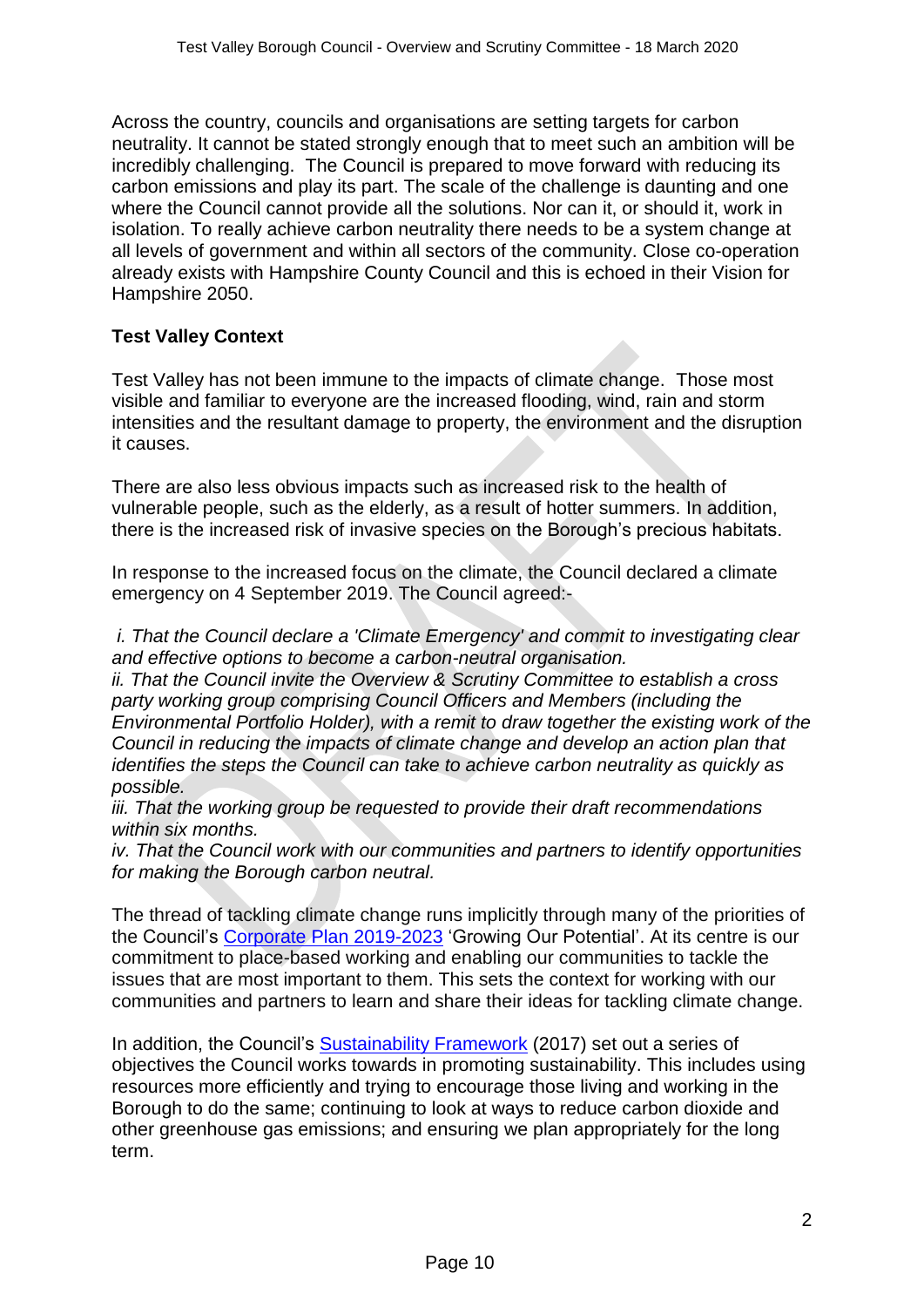The Council is not starting from scratch on its journey towards becoming carbon neutral or on adapting to climate change impacts. At the Council's depot in Andover we have installed a solar photovoltaic panel array on the roof and some internal LED lighting. The electricity usage from the national grid has been reduced due to these steps. Last year, the solar panels provided approximately 20% of the electricity used at this site. Also, air source heat pump technology has been installed at the sports pavilion at Hunts Farm in Timsbury reducing the site's carbon footprint.

There are currently seven electric vehicles within the Council's fleet, being used by a number of teams. We have worked with partners to provide 18 electric vehicle charging points in public car parks in Romsey and Andover.

The Council has grants and loans available for home improvements including enhancing energy efficiency and promote County-wide schemes providing advice and assistance on energy efficiency. We have been working with partners to bring forward flood resilience measures in Romsey, and support wider resilience forums with the communities within the Borough. We have also helped fund improvements to community facilities to enhance their energy efficiency.

A number of organisations, including the Council, are working to conserve and enhance biodiversity within the Borough. The Council manages a number of green spaces, including Nature Reserves. As part of the management of green spaces we have a tree planting programme to ensure we have a robust and sustainable tree stock.

In order to understand our progress in reducing emissions, we have calculated our current greenhouse gas (GHG) emissions. In reporting such emissions, one of the widely recognised independent standards divides emissions into 3 different scopes, namely:

- Scope 1 direct GHG emissions from activities owned or controlled by your organisation that release into the atmosphere e.g. combustion from owned / controlled boilers and vehicles.
- Scope 2 indirect energy GHG emissions, related to the use of purchased electricity, heat, steam and cooling that are a consequence of your activities but which occur at sources you do not control.
- Scope 3 indirect other emissions, relating to emissions as a consequence of your actions which occur at sources you do not control / own and fall outside Scope 2.

For calculating the Council's greenhouse gas emission, we have concentrated on scope 1 and 2, this includes the energy used by the buildings we own and operate, as well as the fuel used in running the fleet. We recognise that this does not cover emissions from all activities, however the Council will endeavour to bring forward ways of reducing the impact of actions within scope 3.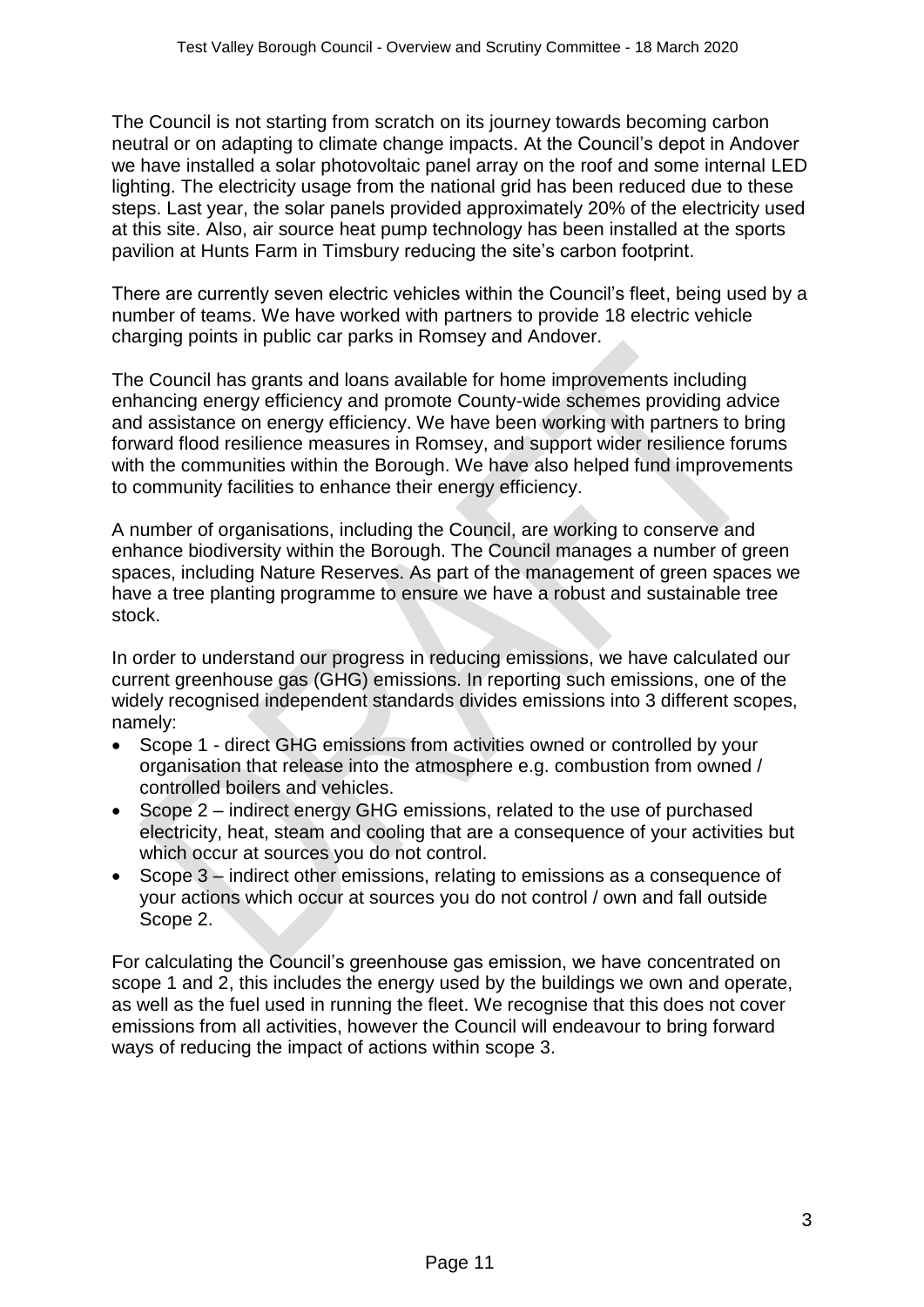For 2018/19, the Council's emissions based on the above approach totalled just under 1,550 tonnes of carbon dioxide equivalent  $(CO_2e)^4$ . This is broken down by source as set out below.

| Source                                    | Total tonnes $CO2e$ |
|-------------------------------------------|---------------------|
| Fleet fuel use                            | 870                 |
| Gas use                                   | 251                 |
| <b>Electricity use</b>                    | 436                 |
| Total                                     | 1,557               |
|                                           |                     |
| Total allowing for offsetting electricity | 1,549               |
| back to the grid                          |                     |



**.** 

The Government publishes figures on carbon dioxide  $(CO<sub>2</sub>)$  emissions for local authority areas<sup>5</sup>. These do not cover all emissions but are readily available source of information, which is published every year. The emission per person  $(2017)^6$  for Test Valley is 6.6 tonnes of carbon dioxide. In comparison, for Hampshire the equivalent is 5.0 tonnes, the South East region is 4.8 tonnes, and England is 5.1 tonnes.

Over the period 2005-2017, emissions have fallen from 1,067.7 kilotonnes  $CO<sub>2</sub>$  to 819.0 kilotonnes  $CO<sub>2</sub>$  in Test Valley. The emissions per person figures for Test Valley fell from 9.5 tonnes per person to 6.6 tonnes per person over the same period.

|                                           | Industry and<br>Commercial | Domestic | Transport | Land Use,<br>Land Use<br>Change and<br>Forestry | Total |
|-------------------------------------------|----------------------------|----------|-----------|-------------------------------------------------|-------|
| <b>Test Valley</b><br>(kilotonnes $CO2$ ) | 195.2                      | 193.4    | 485.4     | $-55.0$                                         | 819.0 |
| Percentage                                | 22%                        | 22%      | 56%       |                                                 |       |

 $4$  CO<sub>2</sub>e is the measurement advocated for use by the Government to report on greenhouse gas emissions, which looks beyond carbon dioxide, for example covering methane and nitrous oxide. It records the global warming potential of greenhouse gas, expressed in terms of the global warming potential of one unit of carbon dioxide.<br>
<sup>5</sup> Available: https://www.gov.uk/govern

Available: [https://www.gov.uk/government/collections/uk-local-authority-and-regional-carbon](https://www.gov.uk/government/collections/uk-local-authority-and-regional-carbon-dioxide-emissions-national-statistics)[dioxide-emissions-national-statistics](https://www.gov.uk/government/collections/uk-local-authority-and-regional-carbon-dioxide-emissions-national-statistics)<br><sup>6</sup> Thie uses the full deteast, rather th

This uses the full dataset, rather than the subset within the influence of local authorities.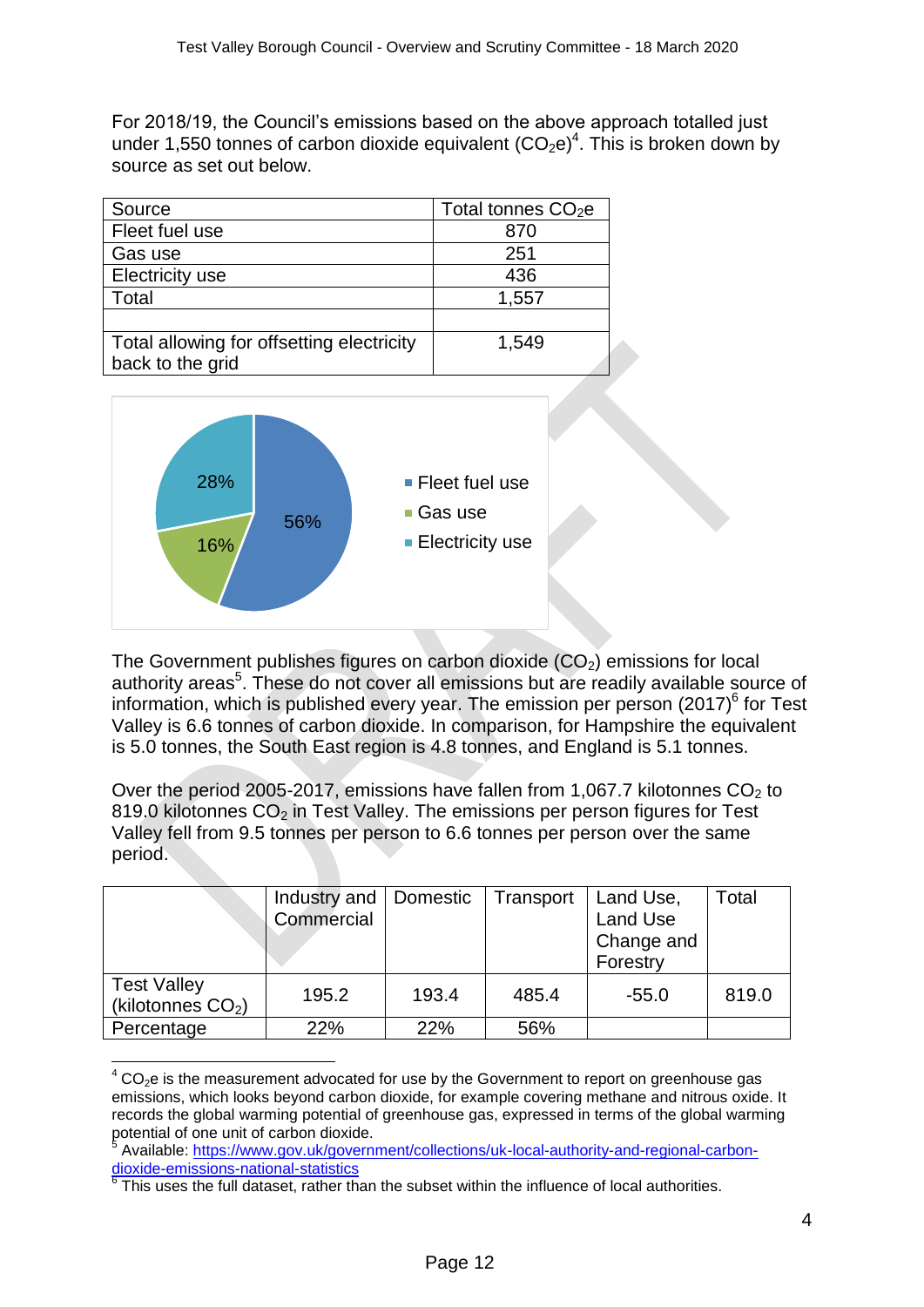# **Moving Forward**

We all have a role to play in achieving the necessary reductions in carbon emissions. We have therefore focussed the action plan on moving the Council towards being a carbon neutral authority. We want to make sure our communities and businesses have the support to do the same. The action plan therefore also looks to help to facilitate their transition.

Developing the action plan for how the Council can work towards becoming carbon neutral depends on a sound understanding of where we have come from, where we are now and crucially how we can forecast the benefits of our actions.

Establishing baseline information, the varying approaches for what is included within the scope of studies, and the many variables to take into account makes the task of establishing a target a complex one. However, the Council does not intend to wait until these issues are resolved and baseline information is gathered and established. We know there is a challenge and we must move forward to meet it, even if at this stage the size of the challenge is unclear.

For some of the initiatives proposed it will be possible to estimate the current and post implementation carbon savings. It will be more difficult to do this where the actions are linked to behavioural change in working practices.

It some circumstances it may not be practical, at this time, to undertake its statutory and operational duties without causing some emissions. In these situations the Council may look at offsetting the carbon emissions, including through tree planting and habitat creation.

#### **Establishing the Actions**

The Council's Overview and Scrutiny Committee co-ordinated the preparation of this action plan. A number of work streams were established including officers and Councillors. The outputs of the work streams have been collated in this action plan, based on a number of themes.

As well as indicating whether the actions are likely to be commenced in the short, medium or longer term, the action plan has identified those projects which have a higher priority than others. This is not to indicate the importance of actions but reflects where current resources are to be focussed.

Some of the actions have already commenced and will continue throughout the timeline of the project. An example of this is with the Council's acquisition of land and future tree planting regimes. This approach has the multiple benefits of not only reducing carbon emissions via offsetting but also providing ecological mitigation and public recreation to help improve our residents' health and wellbeing.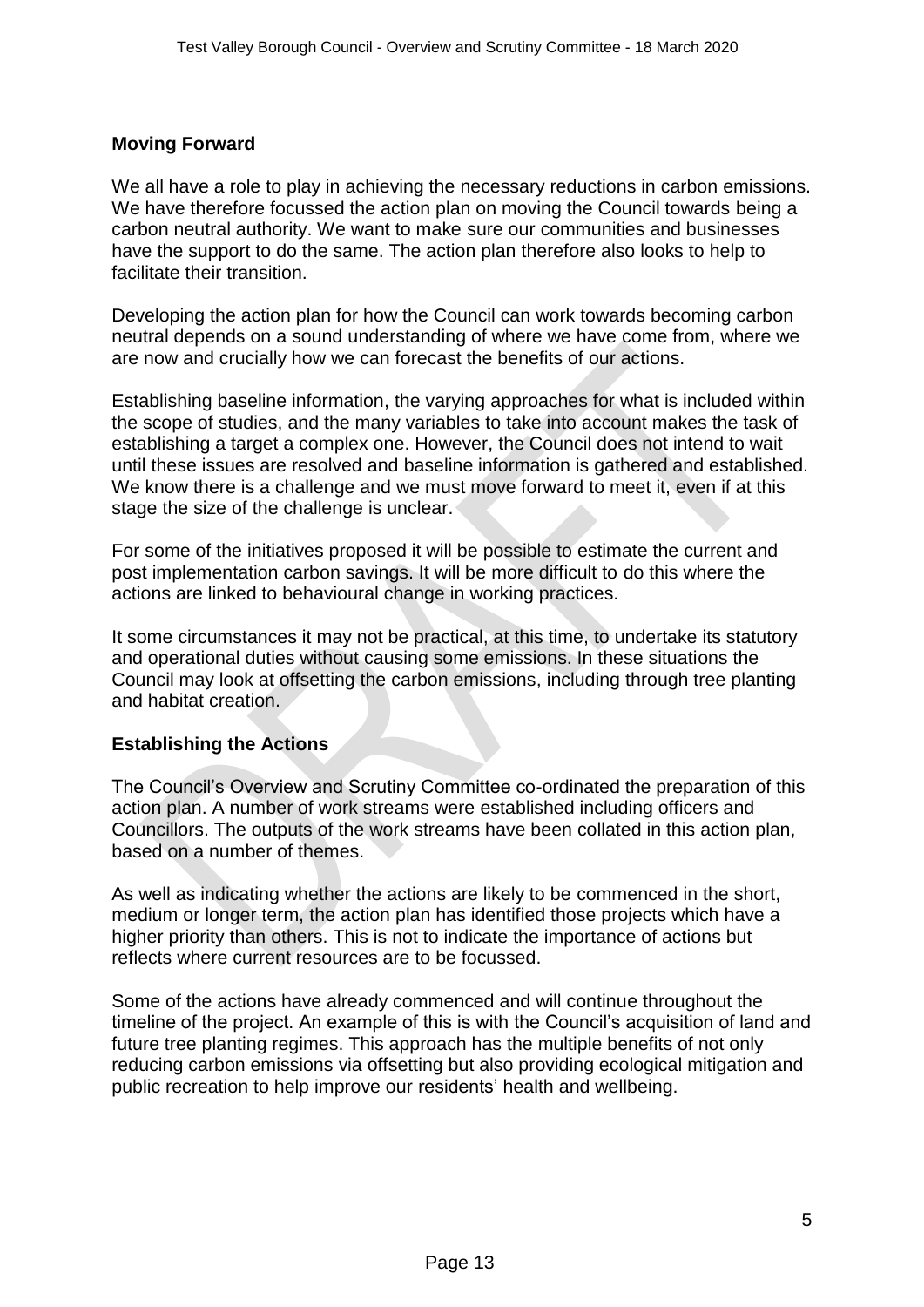Fleet fuel use is the Council's largest source of Council emissions. This has been identified as one of the main focuses for reducing carbon emissions. The Council already has some electric vehicles but the challenge lies predominantly with the larger refuse vehicles. In order to achieve a reduction the Council will assess the introduction of electric or alternative fuel vehicles before 2025. From then it is proposed that there will be a phased programme of replacing the current fleet with electric or alternative fuel vehicles with the intention that this will be completed by 2035. As with many of the possible actions, technology may improve to enable such changes to happen quicker.

# **Resource**

In some circumstances the upfront cost may be high, but in the longer term the cost of adaption may be higher. In these circumstances it could be more effective to spend money in the shorter term to achieve a long term benefit.

#### **Monitoring**

The picture surrounding climate change is ever evolving. Change in technology, government policy and people's behaviour mean that this action plan should be seen as a living document to allow for it to be amended as issues or opportunities change. To allow for this review to be undertaken the Council's Overview and Scrutiny Committee will act as the main monitoring board and receive annual updates on progress.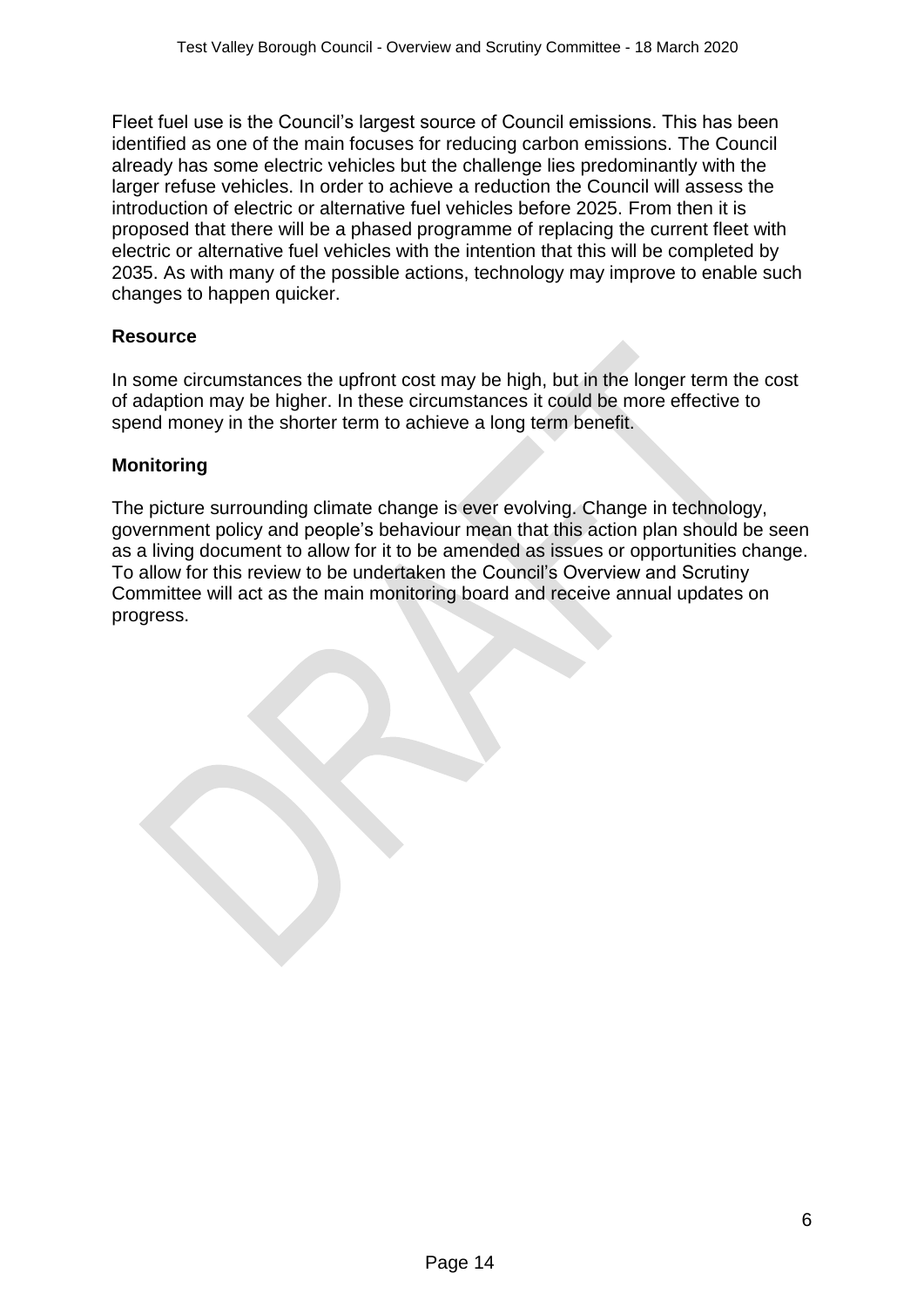| <b>Theme</b> | <b>Action</b>                                                                                                                                                                                   | <b>Impact / Outcomes</b>                                                                                                                                                                                                                                                                                                        |
|--------------|-------------------------------------------------------------------------------------------------------------------------------------------------------------------------------------------------|---------------------------------------------------------------------------------------------------------------------------------------------------------------------------------------------------------------------------------------------------------------------------------------------------------------------------------|
| Corporate    | <b>Short Term</b>                                                                                                                                                                               |                                                                                                                                                                                                                                                                                                                                 |
| Action       | Ensure the implications of the climate<br>emergency are taken into account in all Council<br>strategic and policy documents, as well as in<br>service planning and decision making<br>processes | Ensuring climate change considerations are factored into<br>our thinking throughout planning and delivering services.                                                                                                                                                                                                           |
|              | Take opportunities to lobby the government to<br>encourage action on the transition towards<br>carbon neutrality                                                                                | To promote action on a national scale to support local<br>delivery in emission reduction.                                                                                                                                                                                                                                       |
|              | Work closely to share best practice and work<br>jointly on initiatives with partners                                                                                                            | To make best use of resources to facilitate action.                                                                                                                                                                                                                                                                             |
|              | Identify and learn from leading carbon neutral<br>employers                                                                                                                                     | To understand the most effective ways to move towards<br>carbon neutrality                                                                                                                                                                                                                                                      |
|              | Facilitate behaviour change of staff and<br>members to put reducing carbon emissions at<br>the centre of our approach, reducing our<br>carbon footprint both at work and in wider life.         | Ensuring climate change considerations are factored into<br>our thinking in the way we work and in sharing knowledge<br>with others. It will emphasise that we all have a role to play. It<br>will include using energy more efficiently, reducing overall<br>waste generation and increasing recycling as much as<br>possible. |
|              | Update the Procurement Strategy in the context<br>of the Climate Emergency and build ethical,<br>sustainable criteria into the procurement<br>process                                           | To ensure opportunities are taken to minimise carbon<br>emissions associated with our purchasing of good and<br>services.                                                                                                                                                                                                       |
|              | <b>Medium Term</b>                                                                                                                                                                              |                                                                                                                                                                                                                                                                                                                                 |
|              |                                                                                                                                                                                                 |                                                                                                                                                                                                                                                                                                                                 |
|              | Long Term                                                                                                                                                                                       |                                                                                                                                                                                                                                                                                                                                 |

**Action Plan (priority actions in bold text)**

-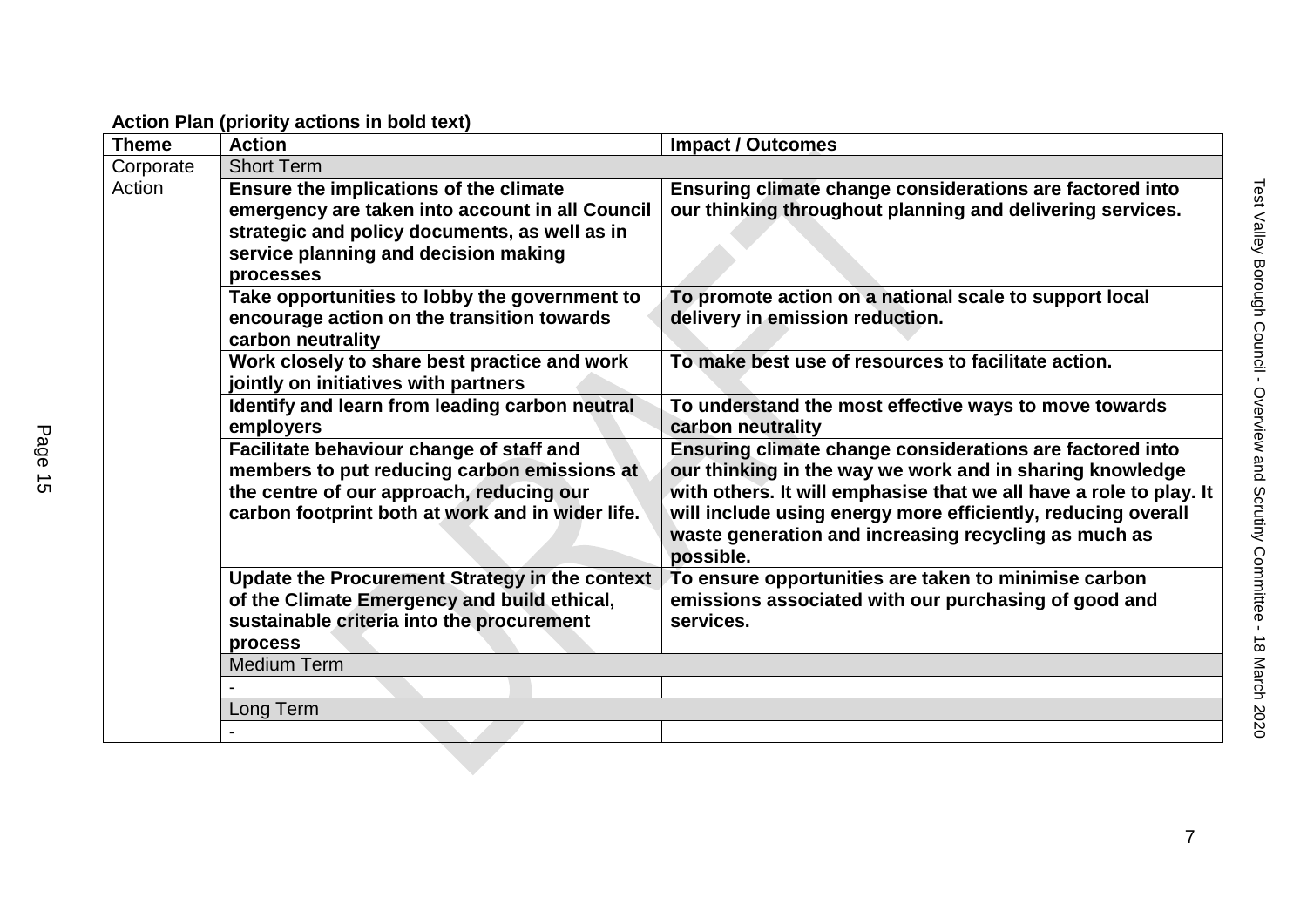| <b>Theme</b> | <b>Action</b>                                                                                                                                                                                                                                                                                                                                                                                                                                                            | <b>Impact / Outcomes</b>                                                                                                                                     |
|--------------|--------------------------------------------------------------------------------------------------------------------------------------------------------------------------------------------------------------------------------------------------------------------------------------------------------------------------------------------------------------------------------------------------------------------------------------------------------------------------|--------------------------------------------------------------------------------------------------------------------------------------------------------------|
| Property &   | <b>Short Term</b>                                                                                                                                                                                                                                                                                                                                                                                                                                                        |                                                                                                                                                              |
| Energy       | Review and improve energy data collection and<br>monitoring                                                                                                                                                                                                                                                                                                                                                                                                              | To ensure we have robust data to understand our carbon<br>emissions.                                                                                         |
|              | Carry out an audit of the office waste produced<br>in Council owned and occupied buildings during<br>2020                                                                                                                                                                                                                                                                                                                                                                | To ensure robust data is available to inform future waste<br>management arrangements.                                                                        |
|              | Review energy purchasing and procurement                                                                                                                                                                                                                                                                                                                                                                                                                                 | To help the move towards renewable and low carbon energy<br>sources, thus reducing emissions.                                                                |
|              | Deliver measures to improve energy efficiency and<br>reduce our energy consumption, including:<br>Review lighting within and external to the<br>Council's buildings<br>Replace boilers at Beech Hurst<br>$\bullet$<br>Investigate heating controls and optimum start<br>$\bullet$<br>controls to the heating system at Beech Hurst<br>Review and install pipework insulation<br>$\bullet$<br>Assess the feasibility of installing more energy<br>efficient water heaters | To reduce emissions associated with the running of Council<br>buildings and assets.                                                                          |
|              | Undertake a general review of buildings and<br>removal of redundant equipment                                                                                                                                                                                                                                                                                                                                                                                            | To reduce unnecessary energy consumption and resultant<br>emissions.                                                                                         |
|              | To consider an integrated waste collection<br>contract across all sites that maximises the<br>range of materials that can be separated and<br>recycled                                                                                                                                                                                                                                                                                                                   | To ensure a consistent approach to management of waste<br>that increases the scope for reusing and recycling materials.                                      |
|              | To develop an office based system that 'dovetails'<br>with the range of materials that can be collected                                                                                                                                                                                                                                                                                                                                                                  | To maximise the uptake of reuse and recycling based on<br>opportunities available.                                                                           |
|              | Establish a network of staff champions, looking at<br>energy and recycling                                                                                                                                                                                                                                                                                                                                                                                               | To provide a pool of staff that are able to advise others on<br>opportunities to reduce energy consumption and maximise reuse<br>and recycling of materials. |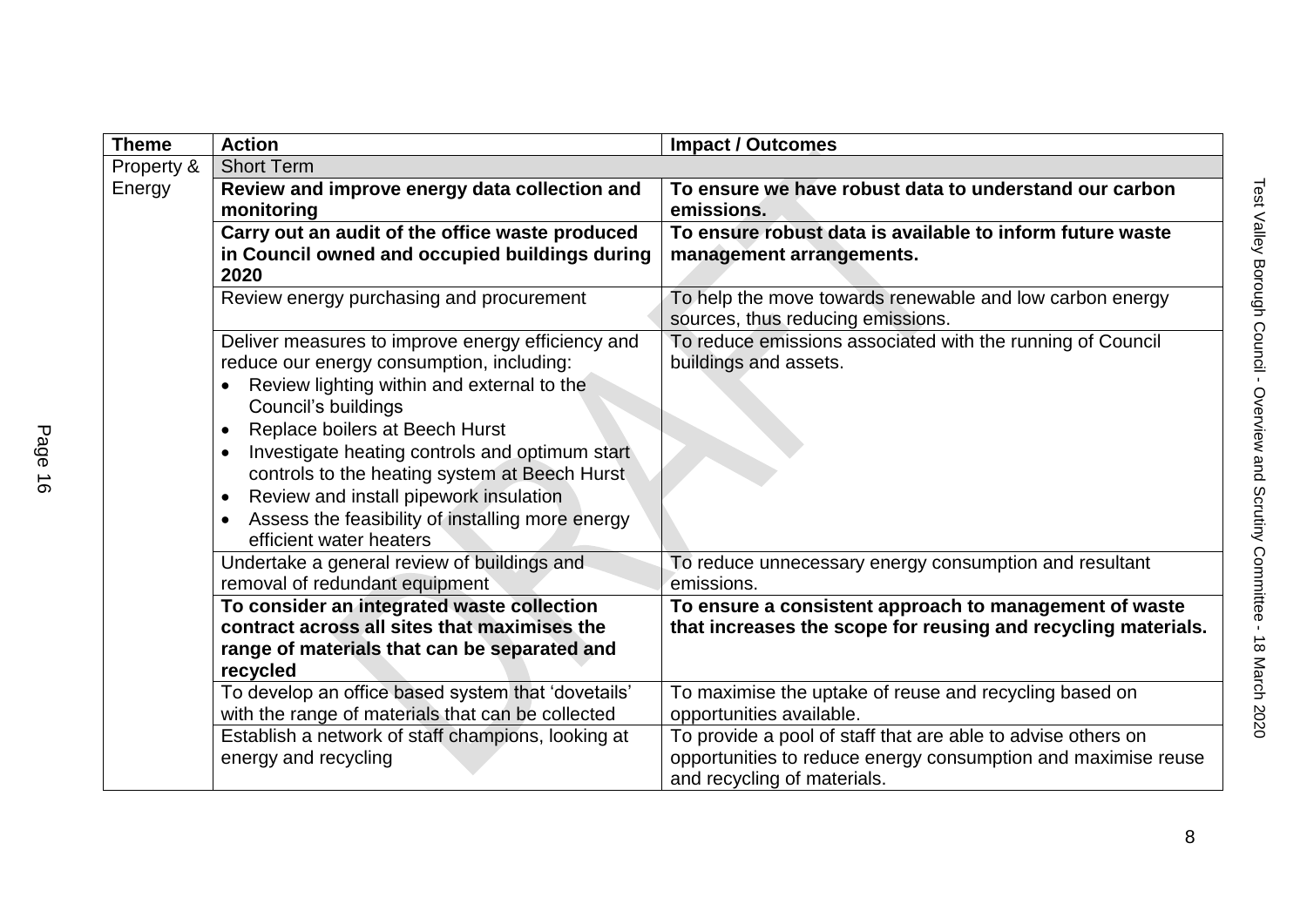| <b>Theme</b> | <b>Action</b>                                                                                                                                                                                                            | <b>Impact / Outcomes</b>                                                                                                                                                                                                                                    |
|--------------|--------------------------------------------------------------------------------------------------------------------------------------------------------------------------------------------------------------------------|-------------------------------------------------------------------------------------------------------------------------------------------------------------------------------------------------------------------------------------------------------------|
|              | <b>Medium Term</b>                                                                                                                                                                                                       |                                                                                                                                                                                                                                                             |
|              | Review the estate energy strategy                                                                                                                                                                                        | To provide a strategic and long term approach to the use of<br>energy across the Council's estate.                                                                                                                                                          |
|              | Assess the feasibility of the use of voltage<br>optimisation in all buildings                                                                                                                                            | Consider options to reduce unnecessary energy use.                                                                                                                                                                                                          |
|              | Investigate opportunities to reduce the unnecessary<br>use of disposable / single use materials.                                                                                                                         | To promote the more efficient use of resources and limit waste<br>generation.                                                                                                                                                                               |
|              | Long Term                                                                                                                                                                                                                |                                                                                                                                                                                                                                                             |
|              | Review and reduce energy loss associated with<br>windows, including through draft proofing and,<br>where relevant, assessing the feasibility of the<br>installation of new double glazed windows or<br>secondary glazing | To enhance the energy performance of Council buildings,<br>resulting in more efficient use of energy.                                                                                                                                                       |
|              | Review the need for and install new boilers or<br>suitable alternatives, and assess the feasibility of<br>heating control, anti-dry cycling and optimum start<br>control to the heating system in our buildings          | To reduce emissions associated with the running of Council<br>buildings and assets.                                                                                                                                                                         |
|              | Re-assess the feasibility of installing solar panels at<br>Beech Hurst, Bourne House, the FMC and the<br>Chantry Centre car park. Include a review of battery<br>storage options.                                        | We have previously looked at opportunities for solar panels at<br>certain sites. However, the technologies have evolved, so it will<br>be appropriate to review this work to seek opportunities to<br>increasing the use of local renewable energy sources. |
|              | Assess the feasibility of installing a living wall                                                                                                                                                                       | Living or green walls can help to remove air pollutants, regulate<br>temperature and support biodiversity.                                                                                                                                                  |
|              | Assess the feasibility of the collection of rainwater<br>from our buildings for reuse                                                                                                                                    | To make more efficient use of water resources in management of<br>the Council's estate                                                                                                                                                                      |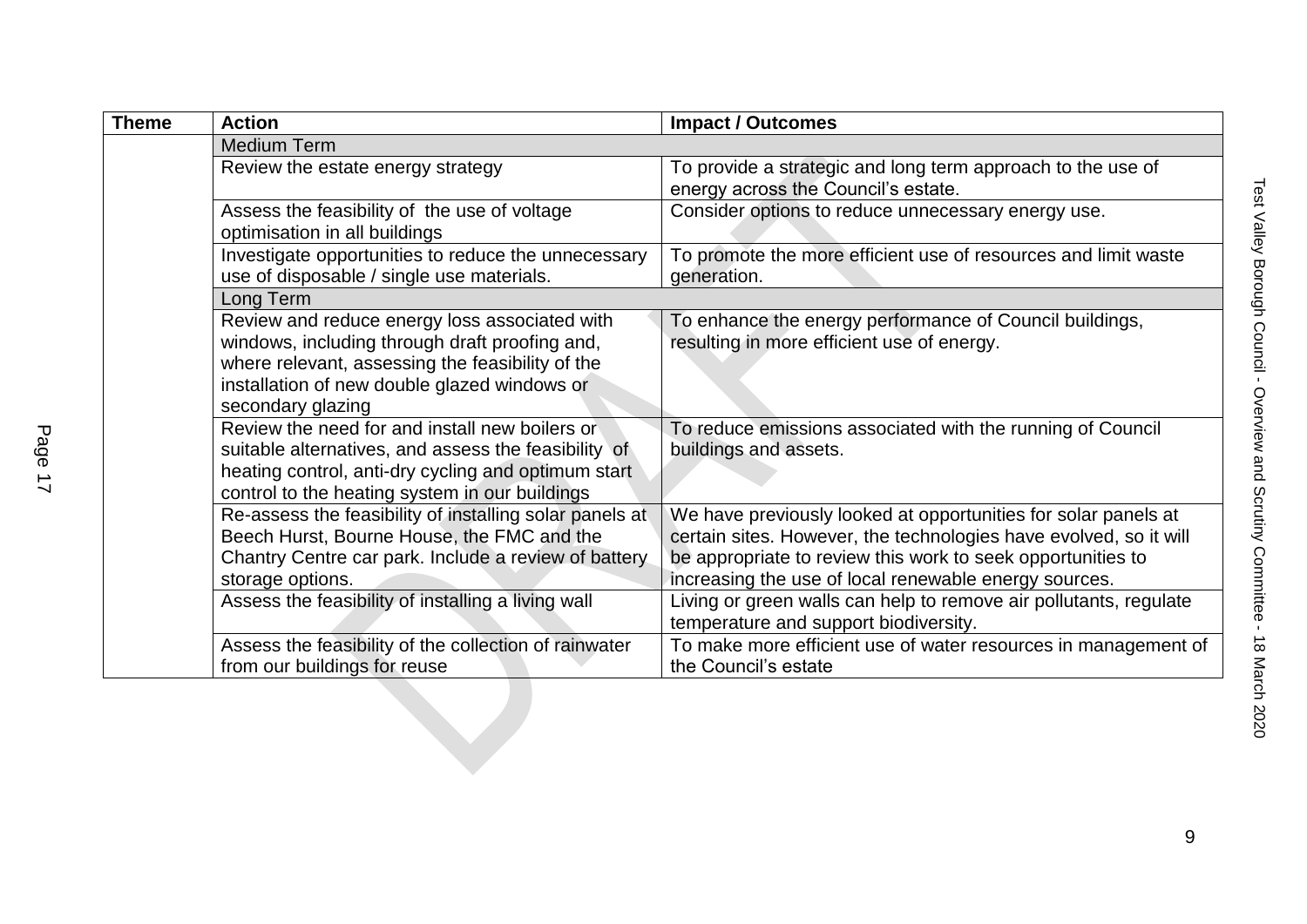| <b>Theme</b>   | <b>Action</b>                                                                                                  | <b>Impact / Outcomes</b>                                                                |
|----------------|----------------------------------------------------------------------------------------------------------------|-----------------------------------------------------------------------------------------|
| <b>Smarter</b> | <b>Short Term</b>                                                                                              |                                                                                         |
| working        | Install video conferencing facilities at Beech                                                                 | To reduce the need to travel for meetings, thus reducing                                |
| and use of     | Hurst and other Council offices to facilitate                                                                  | associated emissions.                                                                   |
| technology     | meetings and appointments, where there is a                                                                    |                                                                                         |
|                | business need                                                                                                  |                                                                                         |
|                | Investigate the digital casting of meetings                                                                    | To reduce the need to travel for meetings, thus reducing<br>associated emissions.       |
|                | Seek to minimise travel except where there is a                                                                | To reduce fuel consumption and the associated emissions.                                |
|                | specific business or training need                                                                             |                                                                                         |
|                | Reduce the unnecessary use of paper including<br>through:                                                      | To reduce the unnecessary use of paper and associated<br>distribution of such material. |
|                | Reducing internal printing of documents and<br>$\bullet$<br>agenda papers                                      |                                                                                         |
|                | Reducing internal forms and roll out payroll /<br>$\bullet$<br>HR self-service to all employees and<br>members |                                                                                         |
|                | <b>Challenging the Government around any</b><br>$\bullet$<br>statutory requirements for hard copy papers       |                                                                                         |
|                | Analysing and reduce paper coming into the<br>$\bullet$<br><b>Council</b>                                      |                                                                                         |
|                | <b>Enabling digital signing</b><br>$\bullet$                                                                   |                                                                                         |
|                | Review of future IT equipment and what is available                                                            | To ensure the effective use of technology and opportunities for                         |
|                | in the market to enable the Council to equip people                                                            | digital working.                                                                        |
|                | with the right tools and kit to enable flexible and                                                            |                                                                                         |
|                | sustainable working. Evaluate further roll out of                                                              |                                                                                         |
|                | mobile devices/tablets within the wider business.                                                              |                                                                                         |
|                | <b>Medium Term</b>                                                                                             |                                                                                         |
|                | Expedite the focus on channel shift, moving                                                                    | Reducing the need to travel to access services whilst minimising                        |
|                | residents to digital communication channels,                                                                   | the unnecessary use of paper and associated distribution of such                        |
|                | reducing printing and postage and increasing self-                                                             | material.                                                                               |
|                | service.                                                                                                       |                                                                                         |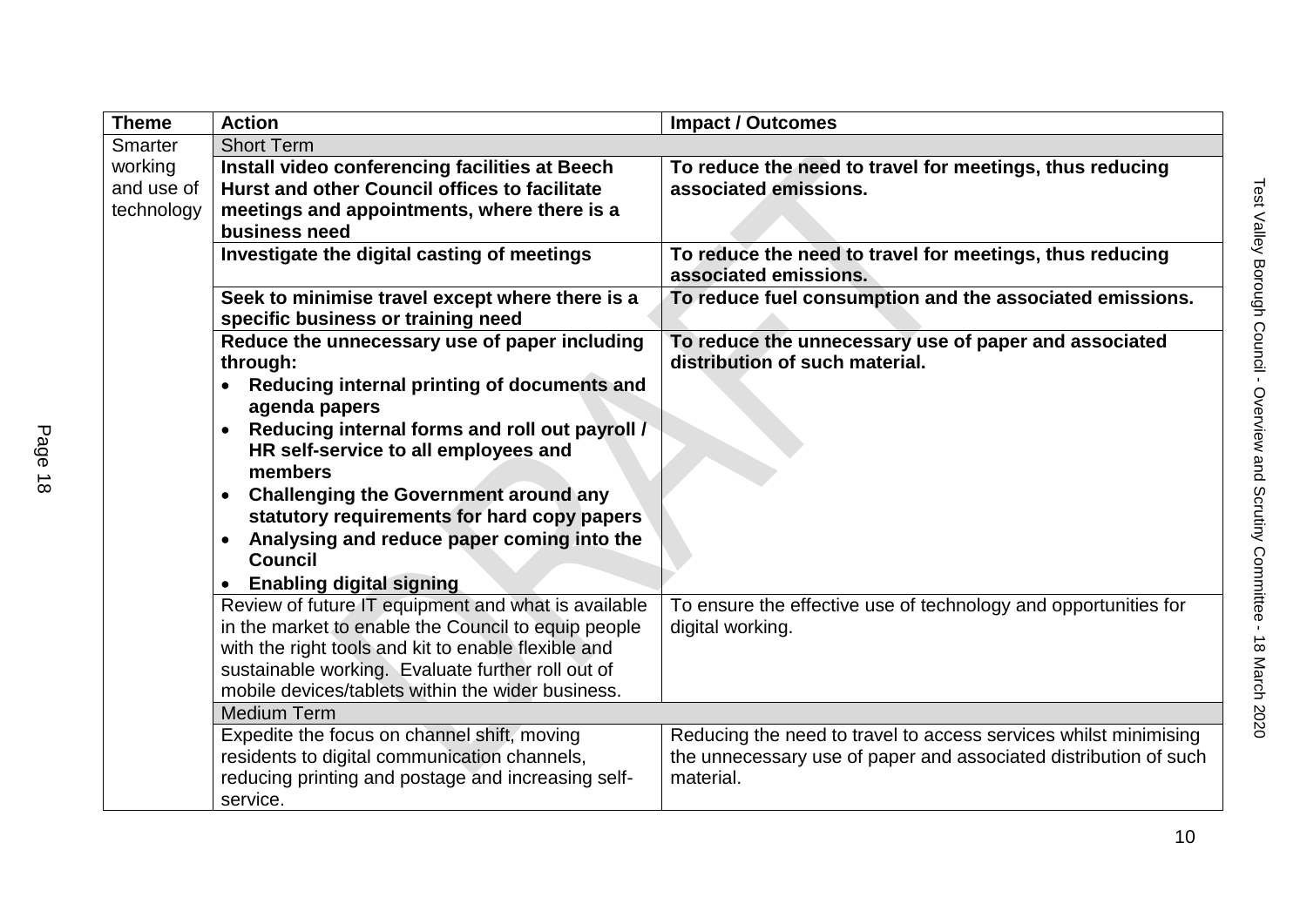| <b>Theme</b> | <b>Action</b> | <b>Impact / Outcomes</b> |
|--------------|---------------|--------------------------|
|              | Long Term     |                          |
|              |               |                          |

| <b>Theme</b>        | <b>Action</b>                                                                                                                                                                            | <b>Impact / Outcomes</b>                                                                                                                                                              |
|---------------------|------------------------------------------------------------------------------------------------------------------------------------------------------------------------------------------|---------------------------------------------------------------------------------------------------------------------------------------------------------------------------------------|
| Housing,            | <b>Short Term</b>                                                                                                                                                                        |                                                                                                                                                                                       |
| &<br>Infrastructure | Development   Promote and raise awareness of grants<br>available to residents to improve their homes,<br>including in terms of energy performance                                        | To aid residents to reduce their energy consumption at<br>home, where they might not otherwise be able to afford to<br>implement such measures. May also help reduce fuel<br>poverty. |
|                     | Complete the review of the potential for renewable<br>and low carbon energy sources in the Borough<br>and use to inform the next Local Plan                                              | Enhance our understanding of the potential for renewable and<br>low carbon energy opportunities within the Borough.                                                                   |
|                     | Continue to support Government's proposals to<br>increase energy performance requirements for<br>new development through national Building<br><b>Regulations</b>                         | To facilitate the roll out of more ambitious energy efficiency<br>standards for new development in a consistent way across the<br>county.                                             |
|                     | <b>Medium Term</b>                                                                                                                                                                       |                                                                                                                                                                                       |
|                     | Target action on enhancing energy performance<br>of existing private rented homes in the Borough                                                                                         | To encourage the delivery of measures to improve energy<br>efficiency, thus reducing emissions, of homes within the Borough.                                                          |
|                     | In relation to historic buildings, share available<br>advice on how to reduce energy consumption<br>whilst conserving the heritage assets                                                | To provide access to more targeted advice where standard ways<br>of improving energy performance may not be practical.                                                                |
|                     | Through the preparation of the next Local<br>Plan, ensure policies are written to facilitate<br>the move towards carbon neutrality, in the<br>context of national legislation and policy | New development will be planned in a way to reduce<br>emissions and facilitate more sustainable living.                                                                               |
|                     | Raise awareness of best practice examples within<br>the Borough to share insight                                                                                                         | To help those living and working in the Borough understand the<br>most effective ways to move towards carbon neutrality.                                                              |
|                     | Long Term<br>Develop promotion scheme to provide advice to<br>owners on energy efficiency improvements and                                                                               | To aid residents to reduce their energy consumption at home.                                                                                                                          |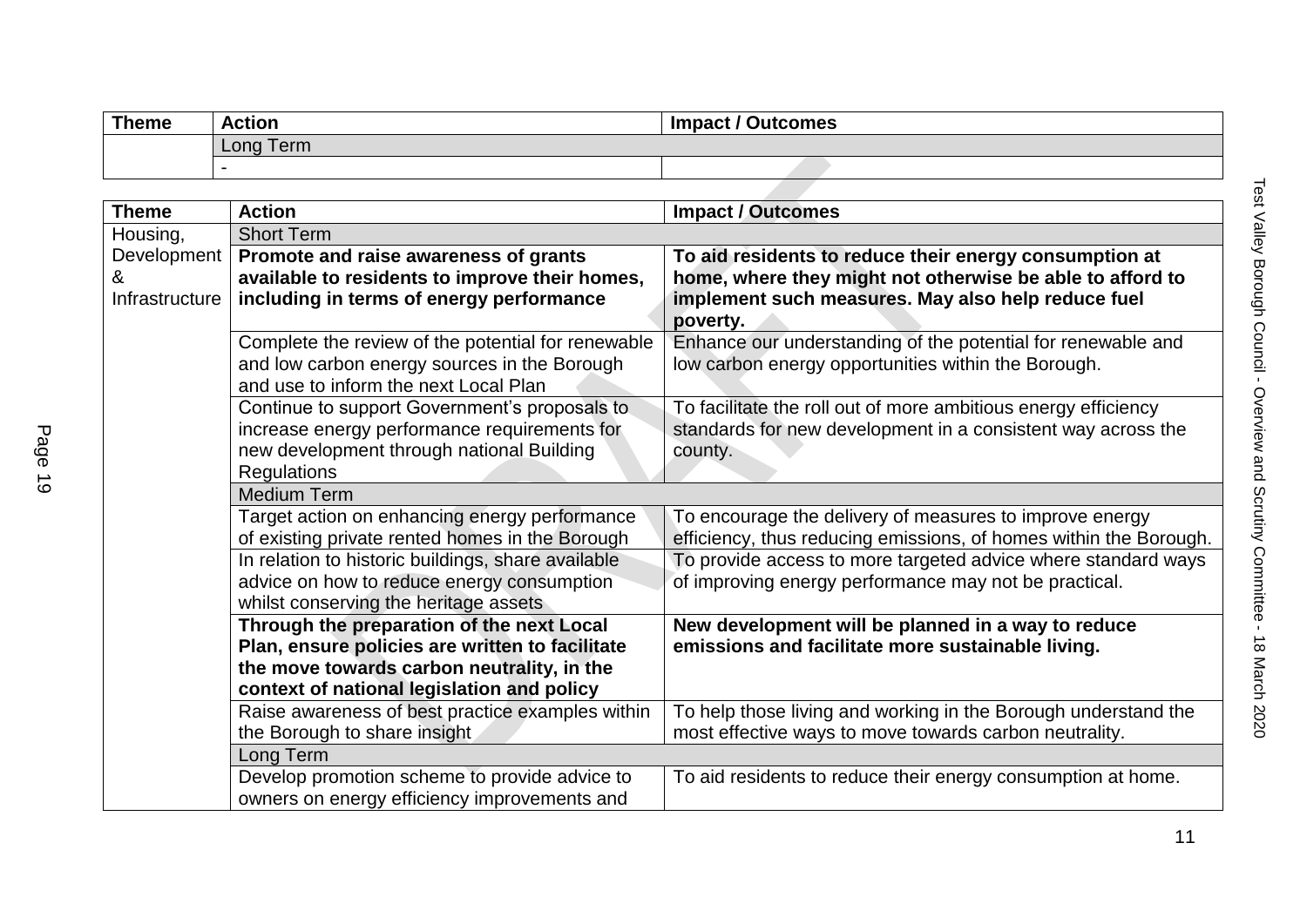| Theme | <b>Action</b>                              | -Imnaet<br><b>Dutcomes</b> |
|-------|--------------------------------------------|----------------------------|
|       | l installers<br>$t$ ructod.<br>แน่งเ<br>cu |                            |
|       |                                            |                            |

| <b>Theme</b>               | <b>Action</b>                                                                                                                                                                                                                                                                                                                                                                                                              | <b>Impact / Outcomes</b>                                                                                            |
|----------------------------|----------------------------------------------------------------------------------------------------------------------------------------------------------------------------------------------------------------------------------------------------------------------------------------------------------------------------------------------------------------------------------------------------------------------------|---------------------------------------------------------------------------------------------------------------------|
| Transport,                 | Throughout the timeline                                                                                                                                                                                                                                                                                                                                                                                                    |                                                                                                                     |
| <b>Travel and</b><br>Plant | For refuse vehicles, before 2025 undertake an<br>assessment and trial of the practicalities of<br>introducing electric or alternative fuel vehicles. This<br>assessment would ensure that such vehicles would<br>meet the service needs. From 2025 there will be a<br>phased programme of replacing current fleet with<br>electric or alternative fuel vehicles with the<br>intention that this will be completed by 2035. | To facilitate the move to alternative fuels and power sources<br>when they are available.                           |
|                            | <b>Short Term</b>                                                                                                                                                                                                                                                                                                                                                                                                          |                                                                                                                     |
|                            | In conjunction with relevant partners, continue to<br>support the delivery of infrastructure to support the<br>use of sustainable modes of travel. This will<br>include the preparation of a Walking and Cycling<br>Strategy and promoting the availability of<br>sustainable modes of travel.                                                                                                                             | To reduce fuel consumption and facilitate the move towards more<br>sustainable travel options.                      |
|                            | In conjunction with relevant partners, continue<br>to support the delivery of infrastructure to<br>support the use of Electric Vehicles including<br>the installation of EV charging points at public<br>car parks and council offices.                                                                                                                                                                                    | To reduce fuel emissions and facilitate the move towards<br>green travel options                                    |
|                            | Consider viability of electrically operated bin lifts for<br>refuse collection vehicles by the end of 2020                                                                                                                                                                                                                                                                                                                 | To facilitate the move to alternative fuels and power sources<br>when they are available.                           |
|                            | <b>Medium Term</b>                                                                                                                                                                                                                                                                                                                                                                                                         |                                                                                                                     |
|                            | To investigate the infrastructure required for a<br>fleet that may become increasingly reliant on<br>electricity as its source of power by the end of<br>2022                                                                                                                                                                                                                                                              | Ensuring the Council is prepared for changes to the way<br>vehicles are run, facilitating a reduction in emissions. |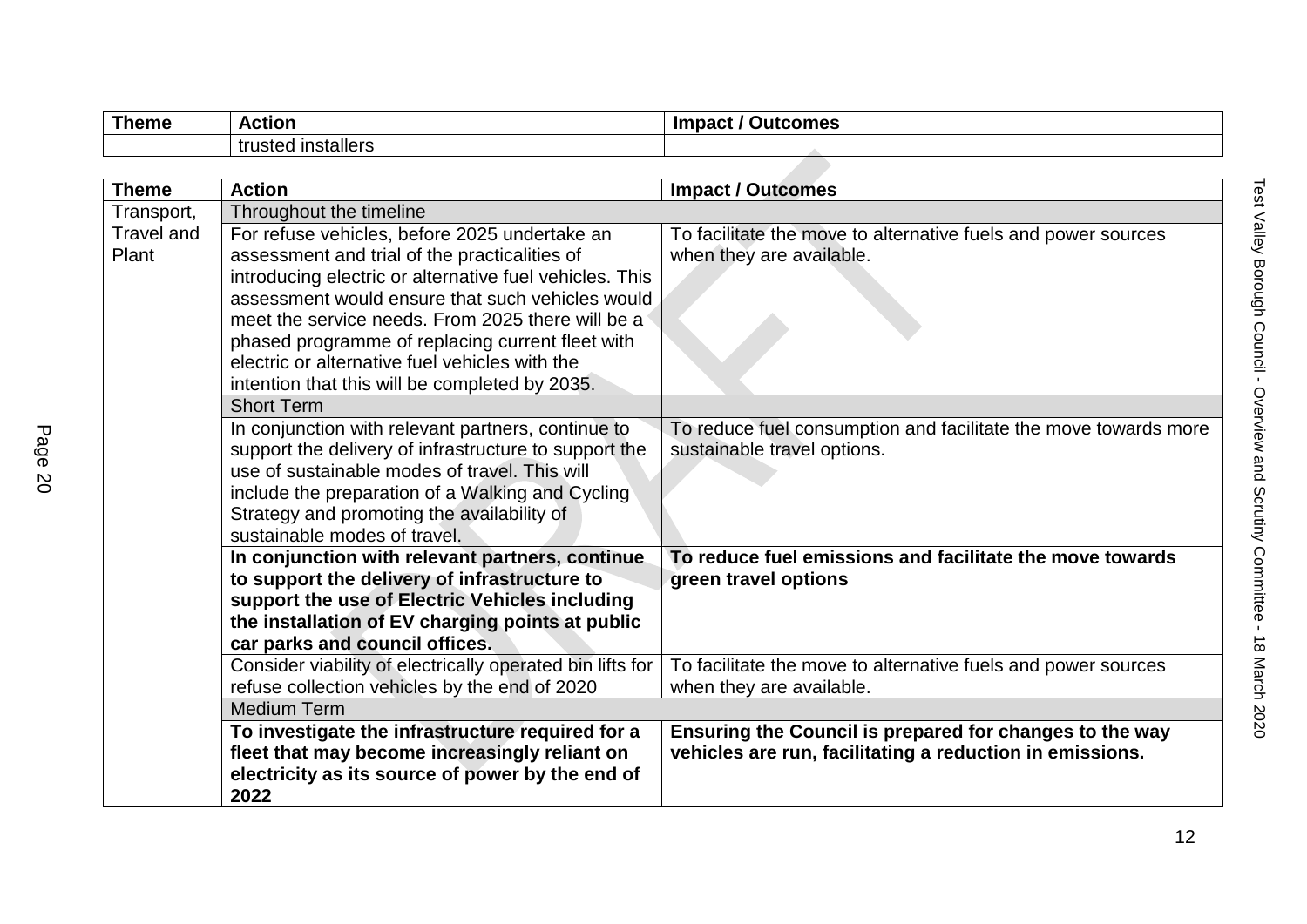| <b>Theme</b> | <b>Action</b>                                        | <b>Impact / Outcomes</b>                                 |
|--------------|------------------------------------------------------|----------------------------------------------------------|
|              | To transition to electrically operated hand plant by | To reduce emissions and the release of other pollutants. |
|              | the end of 2023                                      |                                                          |
|              | To ensure that end of life vehicles and plant are    | To ensure the appropriate use of resources through whole |
|              | disposed of in an environmentally friendly way       | lifecycles.                                              |
|              | Long Term                                            |                                                          |
|              |                                                      |                                                          |

|                   | To ensure that end of life vehicles and plant are<br>disposed of in an environmentally friendly way | To ensure the appropriate use of resources through whole<br>lifecycles. |  |
|-------------------|-----------------------------------------------------------------------------------------------------|-------------------------------------------------------------------------|--|
|                   | Long Term                                                                                           |                                                                         |  |
|                   |                                                                                                     |                                                                         |  |
|                   |                                                                                                     |                                                                         |  |
| <b>Theme</b>      | <b>Action</b>                                                                                       | <b>Impact / Outcomes</b>                                                |  |
| Supporting        | <b>Short Term</b>                                                                                   |                                                                         |  |
| Communities       | Identify and support climate change initiatives that                                                | To facilitate reductions in emissions by individuals and                |  |
| and               | emerge through communities undertaking local                                                        | communities within the Borough.                                         |  |
| <b>Businesses</b> | action planning, for example through Andover                                                        |                                                                         |  |
|                   | Vision and Romsey Future, or through rural action                                                   |                                                                         |  |
|                   | planning in the Parishes.                                                                           |                                                                         |  |
|                   | Contribute to the Andover Vision-led Day of Action                                                  | To facilitate community action to raise awareness on ways to            |  |
|                   | including high profile involvement on the day.                                                      | reduce emissions.                                                       |  |
|                   | Work with partners to deliver a business event at                                                   | Lowering emissions from the business sector within the Borough.         |  |
|                   | The Lights to offer best practice, networking and                                                   |                                                                         |  |
|                   | promote access to Hampshire and Isle of Wight                                                       |                                                                         |  |
|                   | Sustainable Business Partnership funding of up to                                                   |                                                                         |  |
|                   | £20k for businesses.                                                                                |                                                                         |  |
|                   | Specialist learning event for Parish and Town                                                       | To facilitate community action to raise awareness on ways to            |  |
|                   | Councils and community organisations who have                                                       | reduce emissions.                                                       |  |
|                   | well developed local climate activities (what                                                       |                                                                         |  |
|                   | worked and what didn't, how could we share to all)                                                  |                                                                         |  |
|                   | Business event at University of Southampton                                                         | Lowering emissions from the business sector within the Borough.         |  |
|                   | Science Park to highlight innovative carbon                                                         |                                                                         |  |
|                   | reduction techniques in business and industry                                                       |                                                                         |  |
|                   | All Parish / Town Council event, following on from                                                  | To facilitate community action to raise awareness on ways to            |  |
|                   | learning event, to celebrate and share best                                                         | reduce emissions.                                                       |  |
|                   | practice, inspiring other Councils and groups to                                                    |                                                                         |  |